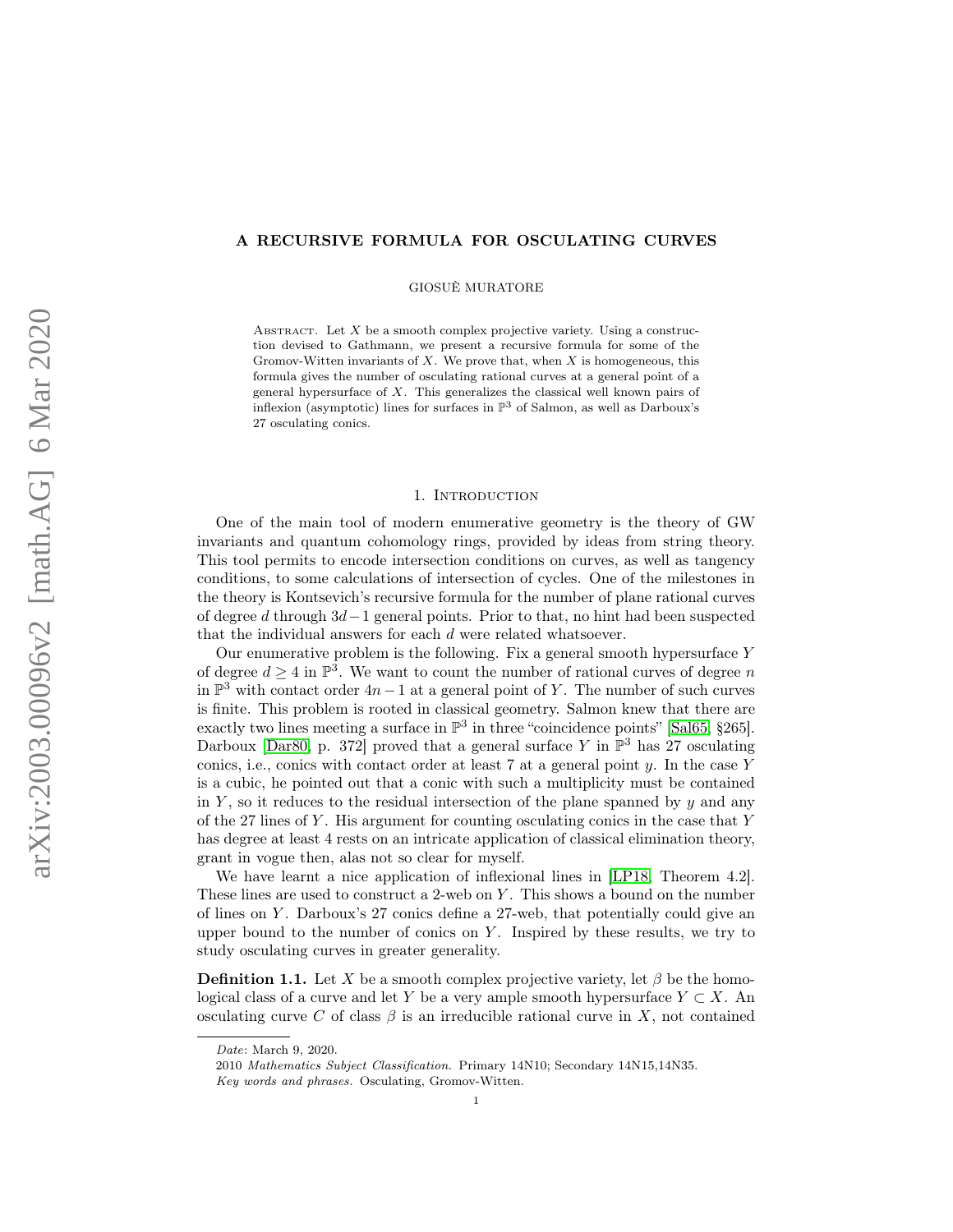<span id="page-1-1"></span>in Y, such that the intersection index at a general point of Y with  $C$  is at least  $c_1(X) \cdot \beta - 1$ . We denote by  $\mathrm{OC}(\beta, X)$  the number of osculating curves in X of class  $\beta$  through a general point of Y.

In this paper we will find a formula to compute the number of osculating curves for certain X and  $\beta$ . Using Gathmann's construction, we will find a recursive formula for a Gromov-Witten invariant of X relative to Y (Equation  $(5.7)$ ) under the hypothesis that Y has no rational curves. That assumption assures that the result of such formula does not depend on Y. Moreover, we will prove that this invariant coincides with  $OC(\beta, X)$  (i.e., it is enumerative) when X is homogeneous (Proposition [4.1\)](#page-4-0). These results imply the following.

**Theorem 1.2.** Let X be a homogeneous variety, let  $\beta$  be the homological class of a curve. There exists a recursive formula for the number of curves of class  $\beta$ osculating a very ample hypersurface.

For related results, see for example [\[FW20\]](#page-13-1) and reference therein.

The paper is organized as follows. Section [2](#page-1-0) and [3](#page-2-0) recall standard notations of the moduli space of stable curves, Gromov-Witten invariants and Gathmann's construction of the moduli space of curves with tangency conditions. In Section [4,](#page-4-1) we will study the connection between osculating curves and Gromov-Witten invariants. Section [5](#page-6-0) contains the proof of the recursive formula cited before. Finally Section [6](#page-10-1) contains some applications. In particular, we present an implementation of  $OC(\beta, X)$  in case X is a product of projective spaces.

The author would like to thank Angelo Lopez and Eduardo Esteves for numerous fruitful discussions, and Jorge Vitório Pereira for pointing me out the connection with webs. I thank Andreas Gathmann for his help. I especially thank Israel Vainsencher for calling my attention on this problem and for his constant support during this year at UFMG. The author is supported by postdoctoral fellowship PNPD-CAPES.

### 2. Kontsevich Moduli Space of Stable Maps

<span id="page-1-0"></span>We begin by giving an informal discussion of the main properties of the Kont-sevich moduli space of stable maps, following [\[FP97\]](#page-13-2) and [\[HTK](#page-13-3)+03]. Let  $X$  be a smooth complex projective variety, let  $\beta \in H_2(X,\mathbb{Z})$  be a non torsion homology class, and let  $Y \subset X$  be a smooth very ample hypersurface. We denote by Y or [Y] the cohomology class of the subvariety Y in  $H^2(X,\mathbb{Z})$ , given by Poincaré duality. The cohomology class of a point is denoted by pt.

For any non-negative integer n, we denote by  $\overline{M}_{0,n}$  and  $\overline{M}_{0,n}(X,\beta)$  the moduli spaces of *n*-pointed genus zero stable curves and stable maps to X of class  $\beta$ , respectively. The markings provide evaluation morphisms  $ev_i : \overline{M}_{0,n}(X,\beta) \to X$ . We have tautological classes  $\psi_i := c_1(\mathbb{L}_i)$  where  $\mathbb{L}_i$  is the line bundle whose fiber at a stable map  $(C, p_1, ..., p_n, f)$  is the cotangent line to C at point  $p_i$ . When  $n = 1$ , we omit the index.

**Definition 2.1.** The virtual dimension of  $\overline{M}_{0,n}(X,\beta)$  is the number

 $\operatorname{vdim}\overline{M}_{0,n}(X,\beta)=\dim X+c_1(X)\cdot\beta+n-3.$ 

Since  $X$  is projective, there exists a homology class, the virtual fundamental class  $[\overline{M}_{0,n}(X,\beta)]^{virt}$ , of dimension  $\overline{M}_{0,n}(X,\beta)$  (see [\[HTK](#page-13-3)<sup>+</sup>03, Chapter 26] for further discussions). If X is also a homogeneous variety (i.e., a quotient  $G/P$ ,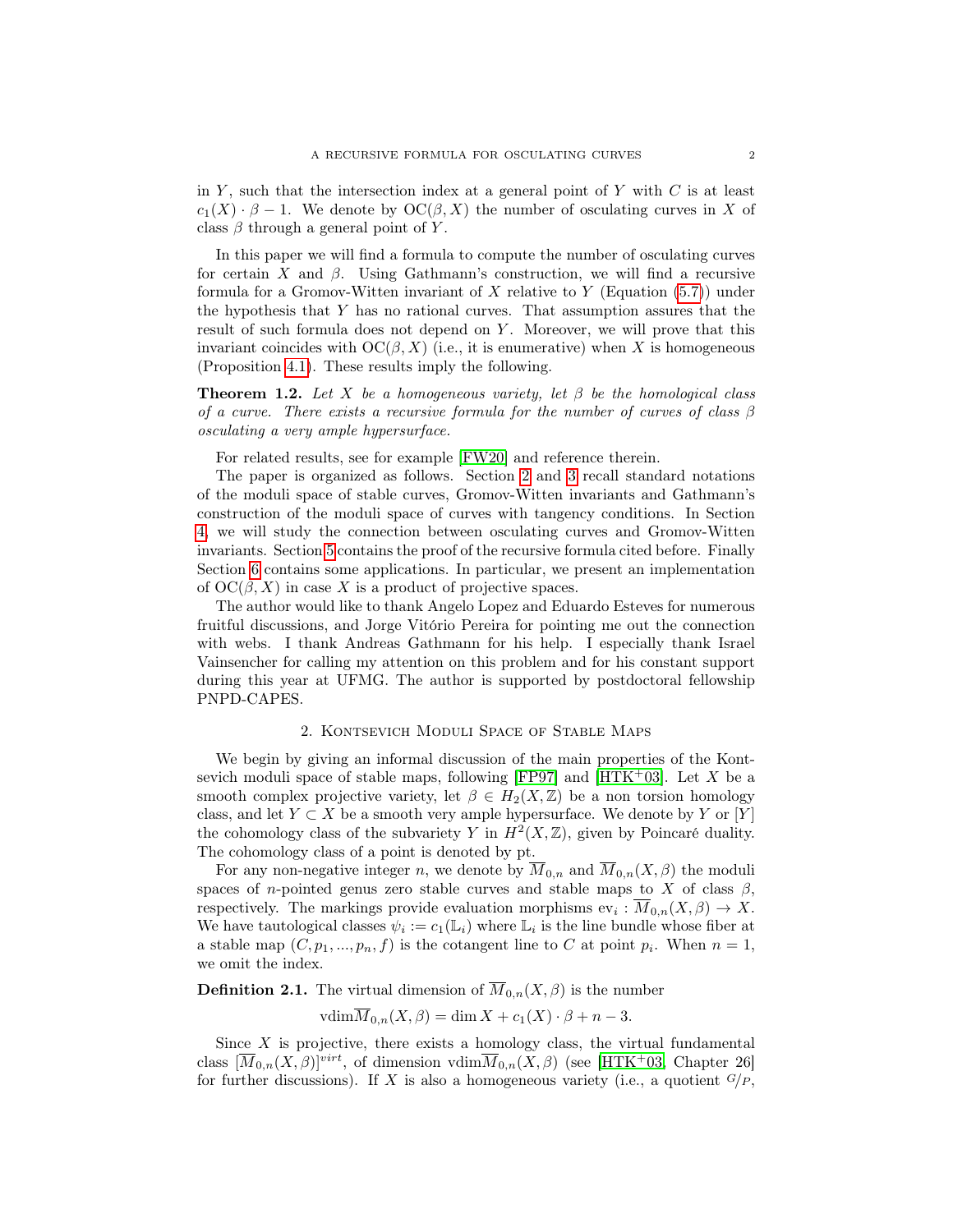<span id="page-2-4"></span>where G is a Lie group and P is a parabolic subgroup), and  $\overline{M}_{0,n}(X,\beta) \neq \emptyset$ , then  $\overline{M}_{0,n}(X,\beta)$  exists as a projective non singular stack or orbifold coarse moduli space of pure dimension vdim $\overline{M}_{0,n}(X,\beta)$  [\[FP97,](#page-13-2) Theorem 1,2,3].

<span id="page-2-1"></span>**Definition 2.2.** For every choice of classes  $\gamma_1, ..., \gamma_n \in H^*(X, \mathbb{Z})$ , and non negative integers  $a_1, ..., a_n \in \mathbb{Z}$  such that  $\sum_{i=1}^n \text{codim}\gamma_i + a_i = \text{vdim}\overline{M}_{0,n}(X,\beta)$ , we have the numbers

$$
I_{n,\beta}^X(\gamma_1\psi_1^{a_1}\otimes\cdots\otimes\gamma_n\psi_n^{a_n}) := \mathrm{ev}_1^*(\gamma_1)\cdot\psi_1^{a_1}\cdot\ldots\cdot\mathrm{ev}_n^*(\gamma_n)\cdot\psi_n^{a_n}\cdot[\overline{M}_{0,n}(X,\beta)]^{virt},
$$

called descendant invariants.

We can extend this definition to every integer  $a_1, ..., a_n \in \mathbb{Z}$ , by imposing

$$
I_{n,\beta}^X(\gamma_1\psi_1^{a_1}\otimes\cdots\otimes\gamma_n\psi_n^{a_n})=0
$$

if  $a_i < 0$  for some *i*.

We adopt the well established notation that encodes all 1-point invariants of class  $\beta$  in a single cohomology class:

$$
I_{1,\beta}^X := \operatorname{ev}_* \left( \frac{1}{1-\psi} \left[ \overline{M}_{0,1}(X,\beta) \right]^{virt} \right)
$$
  

$$
:= \sum_{i,j} I_{1,\beta}^X(T^i \psi^j) \cdot T_i,
$$

where  $\{T^i\}$  and  $\{T_i\}$  are bases of  $H^*(X,\mathbb{Z})\otimes\mathbb{Q}$  dual to each other. Note that  $I^X_{1,\beta}(T^i\psi^j)$ 

is zero when  $j \neq \text{vdim}\overline{M}_{0,1}(X,\beta) - i$ . We define  $I_{1,0}^X := 1_X$ , i.e., the unity of the ring  $H^*(X,\mathbb{Z})\otimes\mathbb{Q}$ .

<span id="page-2-3"></span>**Example 2.3.** A very useful descendant invariant is the following. Let  $X = \mathbb{P}^s$ , then every class  $\beta$  will be of the form  $\beta = n$ [line] for some positive integer n. It is known by [\[Pan98,](#page-14-2) Section 1.4] that

$$
I^{\mathbb{P}^s}_{1,\beta}(\textup{pt})=\frac{1}{(n!)^{s+1}}.
$$

## 3. Gathmann Construction

<span id="page-2-0"></span>We recall briefly the construction given in [\[Gat02,](#page-13-4) [Gat03\]](#page-13-5). Let  $m$  be a non negative integer. There exists a closed subspace  $\overline{M}_{0}^{Y}$  $\overline{M}_{(m)}(X,\beta) \subseteq \overline{M}_{0,1}(X,\beta)$  which parameterizes curves with multiplicity with  $Y$  at least  $m$  at the marked point. As a set, it has the following simple description.

<span id="page-2-2"></span>**Definition 3.1** ([\[Gat02,](#page-13-4) Definition 1.1]). The space  $\overline{M}_{0}^{Y}$  $\binom{1}{m}(X,\beta)$  is the locus in  $\overline{M}_{0,1}(X,\beta)$  of all stable maps  $(C, p, f)$  such that

- (1)  $f(p) \in Y$  if  $m > 0$ .
- (2)  $f^*Y mp$  in the Chow group  $A_0(f^{-1}(Y))$  is effective.

Curves with multiplicity 0 are just unrestricted curves in  $X$ , whereas a multiplicity of  $Y \cdot \beta + 1$  forces at least the irreducible curves to lie inside Y. This space comes equipped with a virtual fundamental class  $[\overline{M}]_q^Y$  $\binom{n}{m}(X,\beta)]^{virt}$  of dimension  $\operatorname{vdim}(\overline{M}_{0,n}(X,\beta)) - m.$ 

The explicit form of  $\overline{M}_{0}^{Y}$  $\binom{n}{(m)}(X,\beta)]^{virt}$  is given by the following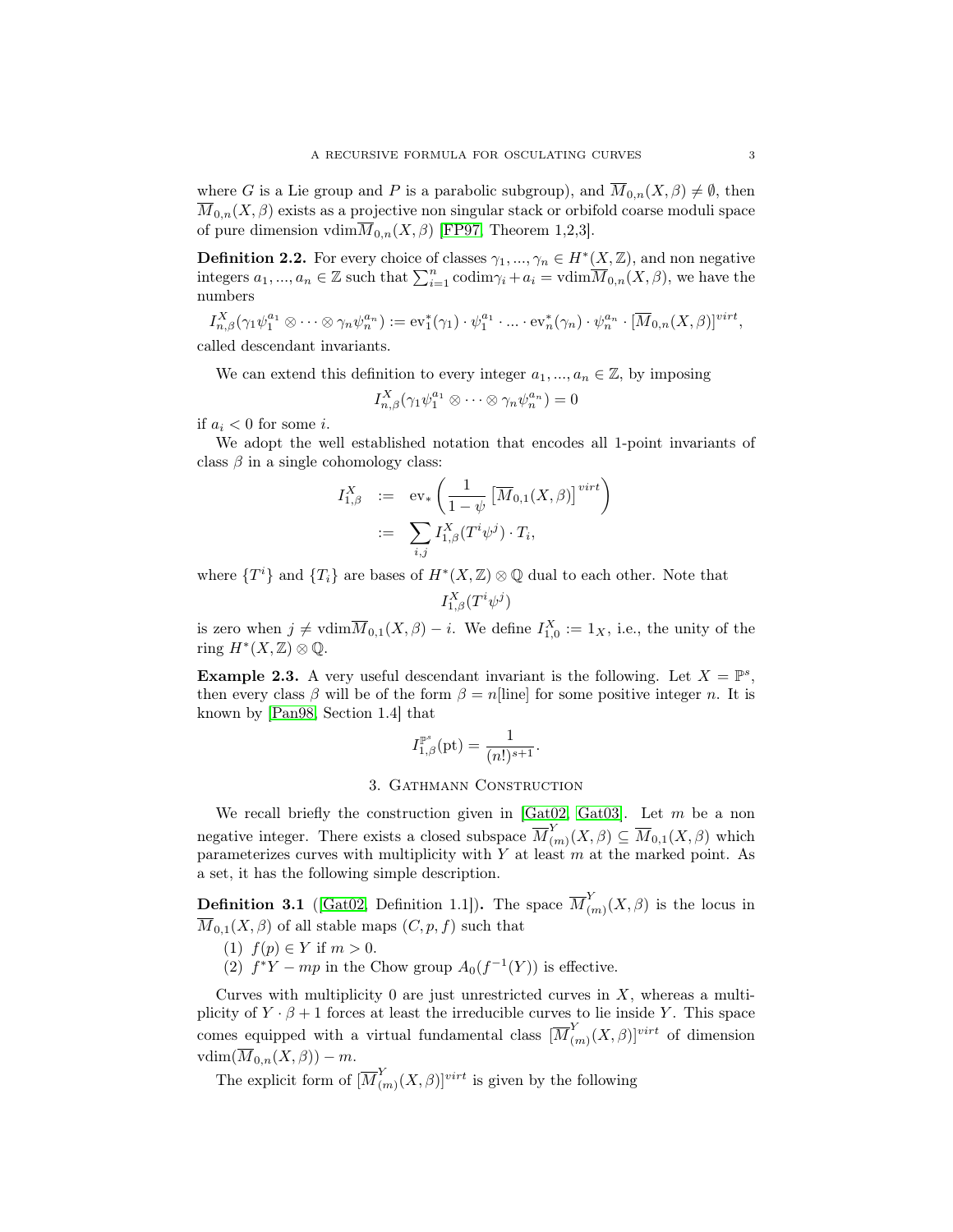<span id="page-3-5"></span><span id="page-3-2"></span>**Theorem 3.2** ([\[Gat03,](#page-13-5) Theorem 0.1]). For all  $m \geq 0$  we have

<span id="page-3-0"></span>
$$
(3.1) \ \left( m\psi + \mathrm{ev}^* Y \right) \cdot \left[ \overline{M}_{(m)}^Y(X,\beta) \right]^{virt} = \left[ \overline{M}_{(m+1)}^Y(X,\beta) \right]^{virt} + \left[ D_{(m)}^Y(X,\beta) \right]^{virt}.
$$

Here, the correction term  $D_{(m)}^Y(X, \beta) = \coprod_r \coprod_{B,M} D^Y(X, B, M)$  is a disjoint union of individual terms

$$
D^{Y}(X, B, M) := \overline{M}_{0,1+r}(Y, \beta^{(0)}) \times_{Y^r} \prod_{i=1}^r \overline{M}_{(m^{(i)})}^{Y}(X, \beta^{(i)})
$$

where  $r \geq 0$ ,  $B = (\beta^{(0)}, ..., \beta^{(r)})$  with  $\beta^{(i)} \in H_2(X)/torsion$  and  $\beta^{(i)} \neq 0$  for  $i > 0$ , and  $M = (m^{(1)}, ..., m^{(r)})$  with  $m^{(i)} > 0$ . The maps to Y<sup>r</sup> are the evaluation maps for the last r marked points of  $\overline{M}_{1+r}(Y,\beta^{(0)})$  and each of the marked points of  $\overline{M}_G^Y$  $\lim_{(m^{(i)})} (X, \beta^{(i)})$ , respectively. The union in  $D_{(m)}^Y (X, \beta)$  is taken over all r, B, and M subject to the following three conditions:

$$
\sum_{i=0}^{r} \beta^{(i)} = \beta
$$
 (degree condition)  
\n
$$
Y \cdot \beta^{(0)} + \sum_{i=1}^{r} m^{(i)} = m
$$
 (multiplicity condition)  
\nif  $\beta^{(0)} = 0$  then  $r \ge 2$ . (stability condition)

In [\(3.1\)](#page-3-0), the virtual fundamental class of the summands  $D^{Y}(X, B, M)$  is defined to be  $\frac{m^{(1)} \cdots m^{(r)}}{r!}$  times the class induced by the virtual fundamental classes of the  $factors \ \overline{M}_{0,1+r}(Y,\beta^{(0)})$  and  $\overline{M}_{0}^{Y}$  $\sum_{(m^{(i)})}^{Y}(X,\beta^{(i)})$ . The spaces  $D^{Y}(X,B,M)$  can be considered to be subspaces of  $\overline{M}_{0,1}(X,\beta)$ , so the equation of the theorem makes sense in the Chow group of  $\overline{M}_{0,1}(X,\beta)$ .

Note that this theorem implies immediately the following

<span id="page-3-3"></span>**Fact 3.3.** If  $D_{(m)}^Y(X,\beta) = 0$  for all  $0 \le m \le n$ , then

$$
\left[\overline{M}_{(n+1)}^Y(X,\beta)\right]^{virt} = c_{n+1}(\mathcal{P}^n(Y)),
$$

where  $\mathcal{P}^n(Y)$  is the bundle of n-jets of  $ev^*(\mathcal{O}_X(Y))$  with respect to the tautological line bundle L. This follows from the initial condition

<span id="page-3-4"></span>
$$
\left[\overline{M}_{(1)}^Y(X,\beta)\right]^{virt} = (0\psi + \mathrm{ev}^*Y) \cdot \left[\overline{M}_{(0)}^Y(X,\beta)\right]^{virt} = \mathrm{ev}^*Y = c_1(\mathcal{P}^0(Y)),
$$

and from the exact sequence

(3.2) 
$$
0 \to \mathbb{L}^{\otimes m} \otimes \text{ev}^*(\mathcal{O}_X(Y)) \to \mathcal{P}^m(Y) \to \mathcal{P}^{m-1}(Y) \to 0.
$$

Finally, we define descendant invariants relative to the spaces  $\overline{M}_{0}^{Y}$  $_{(m)}^{\prime}(X,\beta)$ . In the following definition, by  $\overline{M}_{0,n}(Y,\beta)$  we mean the space of *n*-pointed stable maps to Y of all homology classes whose push-forward to X is  $\beta$ .

<span id="page-3-1"></span>**Definition 3.4** ([\[Gat03,](#page-13-5) Section 1]). For every  $m \geq 0$  and  $\gamma \in H^*(X, \mathbb{Z})$  we define

$$
I_{\beta,(m)}(\gamma\psi^j):=\text{ev}^*(\gamma)\cdot\psi^j\cdot[\overline{M}_{(m)}^Y(X,\beta)]^{virt},
$$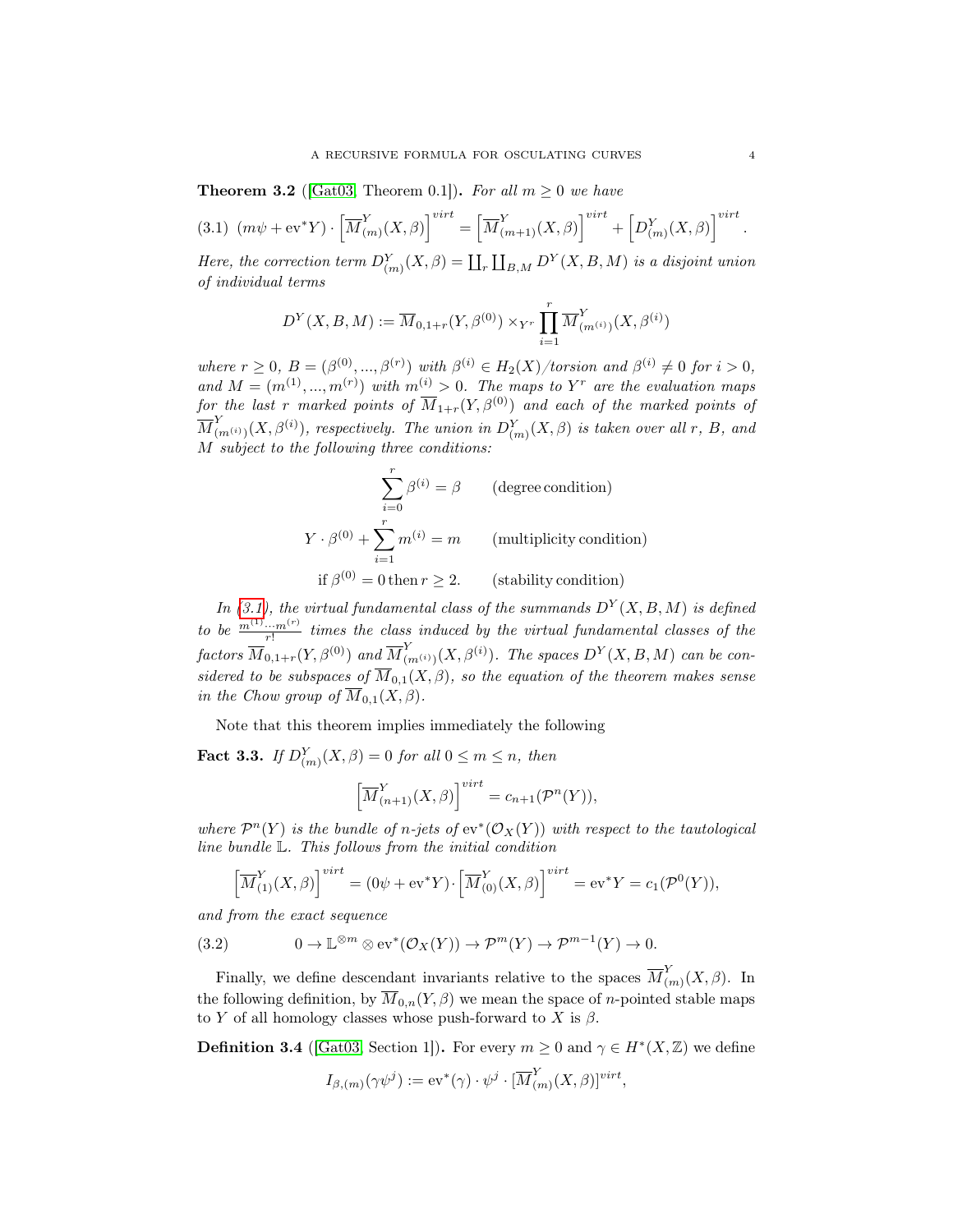<span id="page-4-4"></span>where  $j = \text{vdim}\overline{M}_{0,1}(X,\beta) - m - \text{codim}\gamma$ . We assemble all those invariants in a unique cohomology class of  $X$ ,

$$
I_{\beta,(m)} := \text{ev}_* \left( \frac{1}{1-\psi} \left[ \overline{M}_{(m)}^Y(X,\beta) \right]^{virt} \right)
$$
  

$$
:= \sum_{i,j} I_{\beta,(m)}(T^i \psi^j) \cdot T_i.
$$
  

$$
J_{\beta,(m)} := \text{ev}_* \left( \frac{1}{1-\psi} \left[ D_{(m)}^Y(X,\beta) \right]^{virt} \right) + m \cdot \text{ev}_* \left[ \overline{M}_{(m)}^Y(X,\beta) \right]^{virt}
$$

By  $\overline{M}_{0,n}(Y,\beta)$  we mean the space of *n*-pointed stable maps to Y of all homology classes whose push-forward to X is  $\beta$ . For every integer  $i = 1, ..., n$ , we denote by  $\widetilde{\text{ev}}_i : \overline{M}_{0,n}(Y,\beta) \to Y$  the evaluation maps to Y instead of X.

<span id="page-4-3"></span>**Definition 3.5** ([\[Gat02,](#page-13-4) Definition 5.1]). For cohomology classes  $\gamma_i \in H^*(X,\mathbb{Z})$ we define  $I_{n,\beta}^Y(\gamma_1\psi_1^{a_1}\otimes\cdots\otimes\gamma_n\psi_n^{a_n})$  in the same way of Definition [2.2,](#page-2-1) replacing  $\overline{M}_{0,n}(X,\beta)$  by  $\overline{M}_{0,n}(Y,\beta)$ , but keeping the ev<sub>i</sub> to denote the evaluation maps to X. More generally, we can take some of the cohomology classes  $\gamma_i$  to be classes of Y instead of X. In that case we simply use  $\widetilde{\text{ev}}_i(\gamma_i)$  instead of  $\text{ev}_i(\gamma_i)$ .

By construction  $I_{\beta,(0)} = I_{1,\beta}^X$ . From [\(3.1\)](#page-3-0) it follows

**Lemma 3.6** ([\[Gat03,](#page-13-5) Lemma 1.2]). For all torsion free effective class  $\beta \neq 0$ , and  $m \geq 0$  we have

(3.3) 
$$
(Y + m) \cdot I_{\beta,(m)} = I_{\beta,(m+1)} + J_{\beta,(m)} \in H^*(X, \mathbb{Z}).
$$

<span id="page-4-2"></span>The number m in  $Y + m$  is to be taken as  $m \cdot 1_X$ .

A construction very similar to Gathmann's was used ante litteram by Kock for counting bitangents of a plane curve. See [\[Koc99,](#page-14-3) [AC06\]](#page-13-6) for more details.

### 4. Osculating Curves

<span id="page-4-1"></span>We denote by  $C_{\beta}$  the constant

$$
C_{\beta} := c_1(X) \cdot \beta - 2.
$$

This constant has the property that the virtual fundamental class of  $\overline{M}^Y_{(C_\beta+1)}(X,\beta)$ has the same dimension of Y.

When X is homogeneous, there is a smooth dense open subspace  $M_{0,1}(X,\beta)$  in  $\overline{M}_{0,1}(X,\beta)$  whose points are irreducible stable maps with no non-trivial automor-phisms [\[FP97,](#page-13-2) Lemma 13&Theorem 2]. We denote by  $M_{0,1}(X,\beta)^*$  the (possibly empty) open subspace of  $M_{0,1}(X,\beta)$  whose points are birational maps. The following proposition clarifies the enumerative meaning of  $[\overline{M}_{(C_\beta+1)}^Y(X,\beta)]^{virt}$ .

<span id="page-4-0"></span>**Proposition 4.1.** Let X be a homogeneous variety, and let  $Y \subset X$  be a general hypersurface which does not contain rational curves. Let  $T$  be any Q-cohomological class, of codimension dim  $X-1$ , such that  $T Y = pt$ . Then the number of osculating curves at a general point of Y is  $I_{\beta,(C_{\beta}+1)}(T)$ .

Proof. Since we have just one marked point, there are no different labeling of the marked points that give the same osculating curve.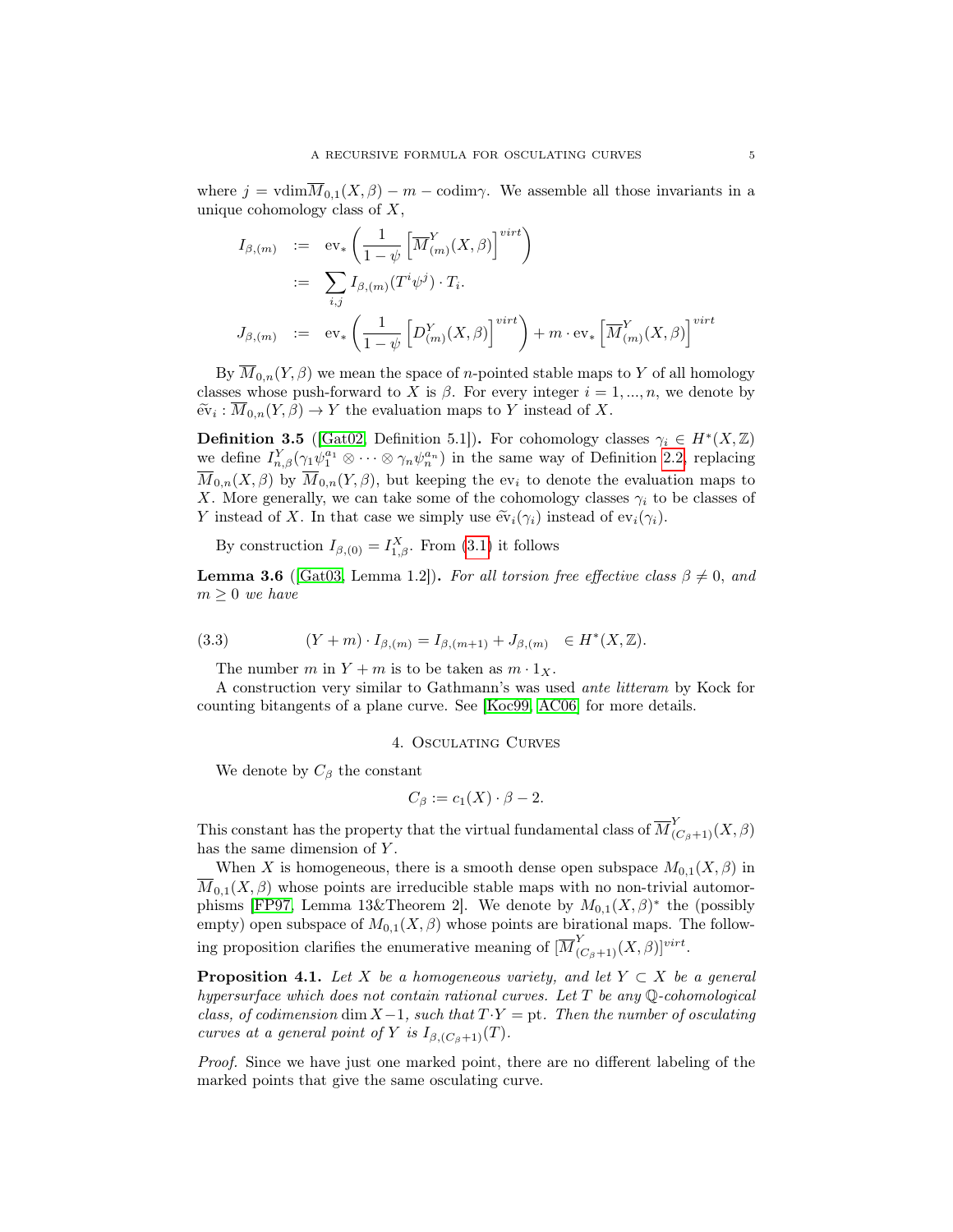Let  $s \in \Gamma(X, \mathcal{O}_X(Y))$  be the global section defining Y. It defines a global section  $\partial(s)$  of the jet bundle  $\mathcal{P}^{C_{\beta}}(Y)$ . We know that  $\overline{M}_{0,1}(X,\beta)$  is irreducible of the expected dimension (Section [2\)](#page-1-0). The osculating curves are parameterized by those stable maps in  $M_{0,1}(X,\beta)^*$  at which the section  $\partial(s)$  vanishes. The rank of  $\mathcal{P}^{C_{\beta}}(Y)$ is  $C_\beta + 1$ . By generality of Y, and by the hypothesis that Y has no rational curves, the locus of osculating curves in  $M_{0,1}(X,\beta)^*$  has codimension  $C_\beta+1$ , which means that it has dimension dim Y. This locus is contained in  $\overline{M}_{(C_\beta+1)}^Y(X,\beta)$  by Definition [3.1.](#page-2-2) Let  $i: Y \to X$  be the inclusion. By construction of  $\overline{M}_{(C_\beta+1)}^Y(X,\beta)$ , there is a map  $\widetilde{\text{ev}} : \overline{M}_{(C_\beta+1)}^Y(X, \beta) \to Y$  which makes the following diagram commutative.



That is,  $\tilde{ev}$  sends each curve  $(C, p, f)$  to the point of tangency  $f(p) \in Y$ . If  $M_{0,1}(X,\beta)^* \neq \emptyset$ , then the moduli space  $\overline{M}_{(C_\beta+1)}^Y(X,\beta)$  has a component  $\overline{M}^*$  of the expected dimension  $\dim Y$ , where each general point represents a stable map in  $M_{0,1}(X,\beta)^*$  whose image is an osculating curve. We may have another component,  $\overline{M}^c$ , whose points parameterizes maps  $(\mathbb{P}^1, p, f)$  where f is a not generically injective map. In this case, we can find a decomposition  $f: \mathbb{P}^1 \stackrel{g}{\to} \mathbb{P}^1 \stackrel{h}{\to} X$  with  $g: \mathbb{P}^1 \to \mathbb{P}^1$ a finite cover, and  $h: \mathbb{P}^1 \to X$  generically injective (h is the normalization of the curve  $f(\mathbb{P}^1)$ .

We want to prove that  $\widetilde{ev}(\overline{M}^c)$  has dimension strictly less that dim Y. Let us fix a map  $(\mathbb{P}^1, p, f) \in \overline{M}^c$  where g is a cover of degree  $k \geq 2$ , and let m be the multiplicity of intersection of h with Y at  $g(p)$ . If we denote by  $\beta'$  the class  $h_*[\mathbb{P}^1]$ , we clearly have  $k\beta' = \beta$ . The contact order of f and Y at p is at most  $km$ , depending on the degree of ramification of p. If we want that  $km$  be at least  $C_{\beta} + 1 = c_1(X) \cdot \beta - 1$ , then clearly  $m \geq c_1(X) \cdot \beta' = C_{\beta'} + 2$ . This implies that  $(\mathbb{P}^1, g(p), h)$  is in  $M_{0,1}(X, \beta')^*$  and kills a general section of  $\mathcal{P}^{C_{\beta'}+1}(Y)$ . The dimension of the zero set of that general section is

$$
\dim X - 2 + c_1(X) \cdot \beta' - (C_{\beta'} + 2) = \dim X - 2.
$$

This dimension is strictly less than  $\dim Y$ . Hence there is no rational irreducible curve of class  $\beta'$  through a general point of Y with multiplicity  $C_{\beta'} + 2$  at that point. Since  $\widetilde{\text{ev}}(\mathbb{P}^1, p, f) = h(g(p))$ , we deduce that  $\widetilde{\text{ev}}(\overline{M}^c)$  has dimension strictly less than dim Y, as claimed. So, for a general point  $y \in Y$ , the inverse image  $e^{\tilde{v}^{-1}(y)}$  is supported on  $\overline{M}^*$ , and it is possibly empty.

This implies by projection formula that every cycle  $\tau \in H_{\dim Y}(\overline{M}^c, \mathbb{Z})$  is contracted by  $\widetilde{ev}$ . So the contribution to  $[\overline{M}_{(C_\beta+1)}^Y(X,\beta)]^{virt} \in H_{\dim Y}(\overline{M}_{(C_\beta+1)}^Y(X,\beta),\mathbb{Z})$ from  $\overline{M}^c$  does not intersect  $\widetilde{\text{ev}}^*(\text{pt})$ . Therefore

<span id="page-5-0"></span>(4.1) 
$$
\widetilde{\text{ev}}^*(\text{pt}) \cdot \left[ \overline{M}^Y_{(C_\beta+1)}(X,\beta) \right]^{virt} = \widetilde{\text{ev}}^*(\text{pt}) \cdot \left[ \overline{M}^* \cup \overline{M}^c \right]^{virt} = \widetilde{\text{ev}}^*(\text{pt}) \cdot \left[ \overline{M}^* \right]^{virt}.
$$

But  $\overline{M}^*$  has the expected dimension, so its virtual fundamental class coincides with the usual fundamental class. Let  $T$  be the  $\mathbb{O}$ -cohomology class of the statement.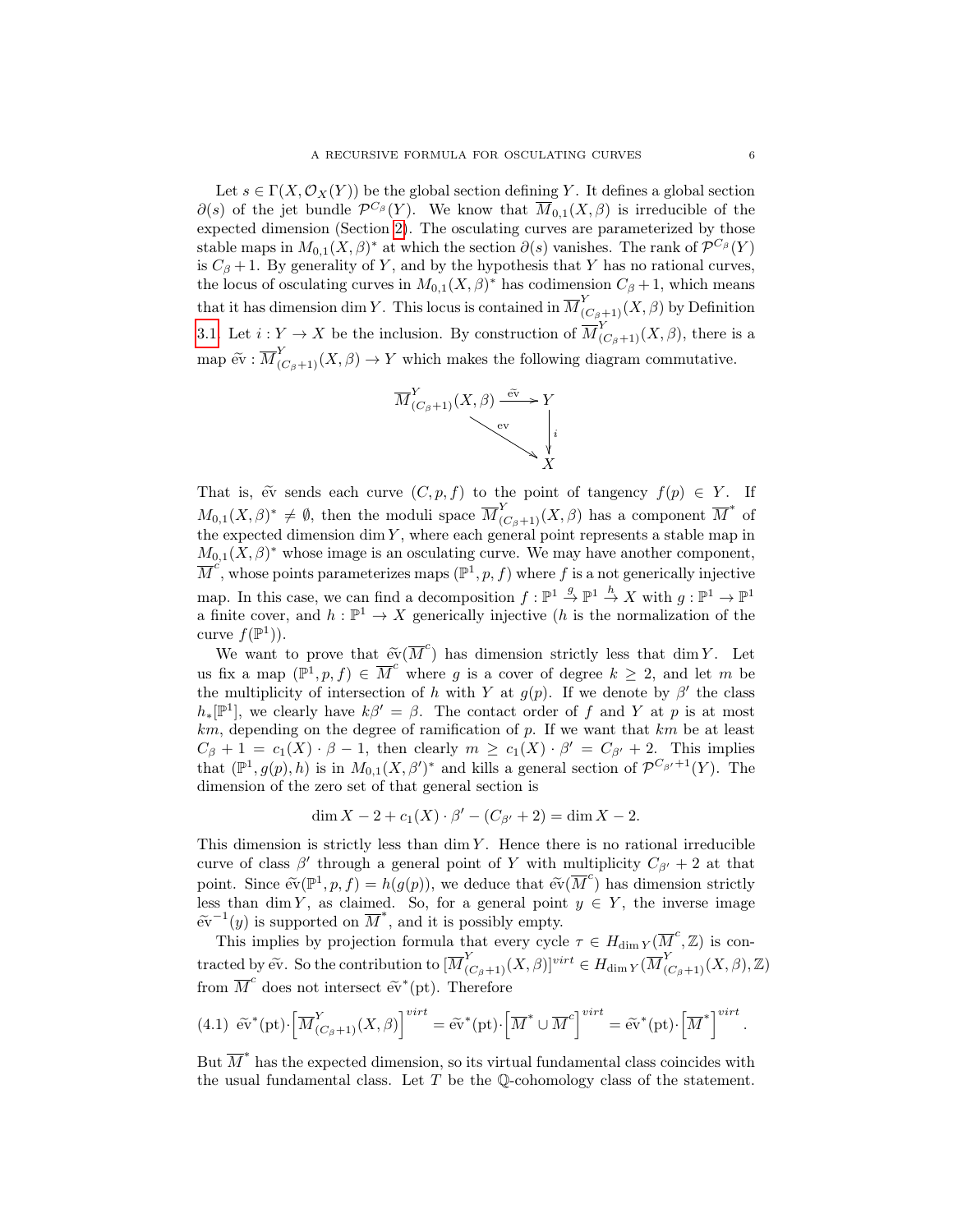<span id="page-6-2"></span>Using  $(4.1)$  we get

$$
\begin{aligned} \operatorname{ev}^*(T) \cdot \left[ \overline{M}^Y_{(C_\beta + 1)}(X, \beta) \right]^{virt} &= \widetilde{\operatorname{ev}}^*(i^*(T)) \cdot \left[ \overline{M}^Y_{(C_\beta + 1)}(X, \beta) \right]^{virt} \\ &= \widetilde{\operatorname{ev}}^*(\operatorname{pt}) \cdot \left[ \overline{M}^Y_{(C_\beta + 1)}(X, \beta) \right]^{virt} \\ &= \widetilde{\operatorname{ev}}^*(\operatorname{pt}) \cdot \left[ \overline{M}^* \right]. \end{aligned}
$$

We deduce that if  $\overline{M}^* = \emptyset$ , then  $I_{\beta,(C_\beta+1)}(T) = 0$ . If  $\overline{M}^* \neq \emptyset$ , then  $I_{\beta,(C_\beta+1)}(T)$  is equal to the degree of the map  $\widetilde{ev}_{|\overline{M}^*}: \overline{M}^* \to Y$ , i.e., to the number of osculating<br>everyor through a general point of  $Y$ curves through a general point of  $Y$ .

<span id="page-6-1"></span>**Example 4.2.** Take  $X = \mathbb{P}^2$ , Y a general curve of degree  $d > 2$  and  $\beta$  the class of a conic, so that  $C_\beta + 1 = 5$ . It is clear that we have just one osculating conic at every point of  $Y$ . Because if we had two, then every curve in the linear system that they span would be an osculating conic. Let  $l$  be the tangent line at a general point  $y \in Y$ . A double cover of l branched at y will have multiplicity 4, hence it is not osculating. If we take  $y$  to be a flex point, then a double cover of  $l$  will have multiplicity 6, so it is osculating at y. But the flex points are not dense in Y. This implies that  $\overline{M}_{(C_\beta+1)}^Y(X,\beta)$  has the following components:  $\overline{M}^*$  which is mapped isomorphically to Y by  $eV$ , and a 1-dimensional irreducible component for each flex point  $y$ . Such a component parameterizes double covers of the tangent  $l$ at y, branched at y.

Let  $d$  be a positive integer, and  $Y'$  a general element in the linear system  $|\mathcal{O}_X(dY)|$ . For every non zero effective 1-cycle  $\gamma$  of Y', by adjunction

$$
-K_{Y'} \cdot \gamma = (-K_X - dY)_{|Y'} \cdot \gamma
$$

will be negative for some large d. Indeed, as Y is very ample,  $Y_{|Y'} \cdot \gamma > 0$  by Kleiman's Positivity Theorem [\[Kle66,](#page-14-4) Chapter 3, §1]. This implies that

$$
\overline{\text{vdim}M}_{0,1}(Y',\gamma) < 0
$$

for  $d \gg 0$ , i.e.,  $\overline{M}_{0,1}(Y', \gamma)$  is virtually empty. It can happen that the requested intersection multiplicity between  $Y$  and the osculating curve is so high that the curve must be contained in Y (take lines tangent to linear subspaces). In order to avoid that, we could substitute Y with Y' for  $d \gg 0$ . We will see that  $I_{\beta,(C_\beta+1)}(T)$ does not depend on  $d$ , as well as on  $Y$ , as long as  $Y$  has no rational curves. So, it makes sense to omit Y in  $OC(\beta, X)$ .

## 5. Recursive Formula

<span id="page-6-0"></span>In this section we will give a recursive formula for  $I_{\beta,(C_\beta+1)}(T)$ . We use the same notation as before. The variety  $Y \subset X$  is a smooth very ample hypersurface with no rational curves. We suppose that  $1_X, Y \in \{T^i\}$ . We denote by T the dual of Y in  ${T_i}$ . When Y generates  $H^2(X, \mathbb{Z}) \otimes \mathbb{Q}$ , the class T is uniquely determined. The number  $I_{\beta,(C_\beta+1)}(T)$  can be described as the coefficient of Y in  $I_{\beta,(C_\beta+1)}$ , as seen in Definition [3.4.](#page-3-1)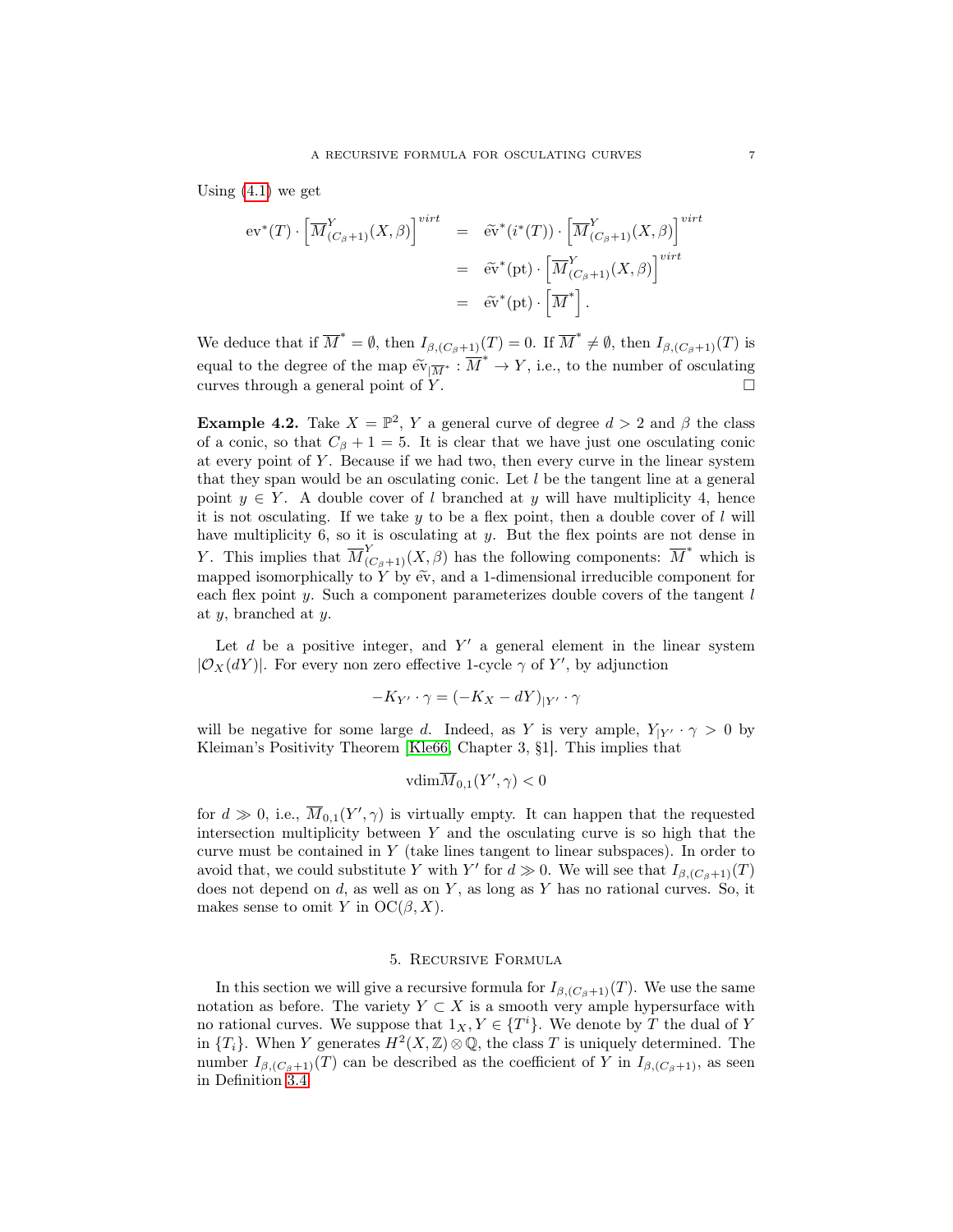<span id="page-7-4"></span>We apply Theorem [3.2](#page-3-2) to compute  $I_{\beta,(C_{\beta}+1)}(T)$ . Using Equation [3.3](#page-4-2) we have

<span id="page-7-1"></span>
$$
I_{\beta,(C_{\beta}+1)} = (Y + C_{\beta})I_{\beta,(C_{\beta})} - J_{\beta,(C_{\beta})}
$$
  
\n
$$
= (Y + C_{\beta})(Y + C_{\beta} - 1)I_{\beta,(C_{\beta}-1)} - (Y + C_{\beta})J_{\beta,(C_{\beta}-1)} - J_{\beta,(C_{\beta})}
$$
  
\n
$$
\vdots \qquad \vdots
$$
  
\n(5.1) 
$$
= \left(\prod_{i=0}^{C_{\beta}} (Y + i)\right)I_{\beta,(0)} - \sum_{i=0}^{C_{\beta}-1} \left(\prod_{j=i+1}^{C_{\beta}} (Y + j)\right)J_{\beta,(i)} - J_{\beta,(C_{\beta})}.
$$

Let us compute the first term of this sum in Equation [\(5.2\)](#page-7-0). In the next display, following [\[Gat03\]](#page-13-5),  $mod H^3$  means that we omit cohomology classes of codimension greater than 2.

<span id="page-7-0"></span>
$$
\left(\prod_{i=0}^{C_{\beta}}(Y+i)\right)I_{\beta,(0)} = \left(\prod_{i=1}^{C_{\beta}}(Y+i)\right)YI_{\beta,(0)}
$$
\n
$$
= \left(\prod_{i=1}^{C_{\beta}}(Y+i)\right)YI_{1,\beta}^{X}(\text{pt}) \quad (mod H^{3})
$$
\n
$$
(5.2) = C_{\beta}!I_{1,\beta}^{X}(\text{pt}) \cdot Y \quad (mod H^{3}).
$$

Back in [\(5.1\)](#page-7-1), we need to find the contribution of each  $J_{\beta,(i)}$ . Gathmann computed explicitly all the  $J_{\beta,(i)}$  in [\[Gat03,](#page-13-5) Lemma 1.8] using that  $-K_Y$  is nef. Since we want that Y has no rational curves, we need that  $-K_Y \cdot \gamma$  is negative for every rational curve  $\gamma$  in Y, as explained at the end of Section [4.](#page-4-1) So  $-K_Y$  is not nef.

<span id="page-7-3"></span>Remark 5.1. For each  $0 \le m \le C_\beta - 1$ , dimensional reasons ensures that the class  $ev_*[\overline{M}_{(m)}(X,\beta)]^{virt}$  has trivial  $H^0$  and  $H^2$  part. Moreover  $ev_*[\overline{M}_{(C_\beta)}(X,\beta)]^{virt}$ has trivial  $H^2$  part.

Let us compute the contribution of  $ev_*\left(\frac{1}{1-\psi}[D_{(m)}^Y(X,\beta)]^{virt}\right)$ .

Let  $D := D^{Y}(X, B, M)$  be one of the individual term as in Theorem [3.2,](#page-3-2) with  $B = (\beta^{(0)}, ..., \beta^{(r)})$  and  $M = (m^{(1)}, ..., m^{(r)})$ ,  $m^{(i)} > 0$ . If  $\beta^{(0)} \neq 0$ , then  $\overline{M}_{0,1}(Y,\beta^{(0)})$  is empty by our hypothesis that Y has no rational curves. So that D has no contribution. Let  $\beta^{(0)} = 0$ , in particular we have the following conditions on D:

$$
\sum_{i=1}^{r} \beta^{(i)} = \beta
$$
 (degree condition)  

$$
\sum_{i=1}^{r} m^{(i)} = m
$$
 (multiplicity condition)  

$$
r \ge 2.
$$
 (stability condition).

The value of  $ev_*\left(\frac{1}{1-\psi}[D]^{virt}\right)$  is given by the formula [\[Gat03,](#page-13-5) Remark 1.4,Eq.(2)]

<span id="page-7-2"></span>(5.3) 
$$
\sum I_0^Y(T^i\psi^j\otimes\gamma_1\otimes\cdots\otimes\gamma_r)\cdot\frac{1}{r!}\prod_{k=1}^r\left(m^{(k)}\cdot I_{\beta^{(k)},(m^{(k)})}(\gamma_k^{\vee})\right)\cdot T_i,
$$

where the  $\gamma_k$  run in a basis of the part of  $H^*(Y)\otimes\mathbb{Q}$  induced by X [\[Gat02,](#page-13-4) Remark 5.4], and  $\gamma_k^{\vee}$  is the dual as a Q-class in X. By Lefschetz Hyperplane Theorem, we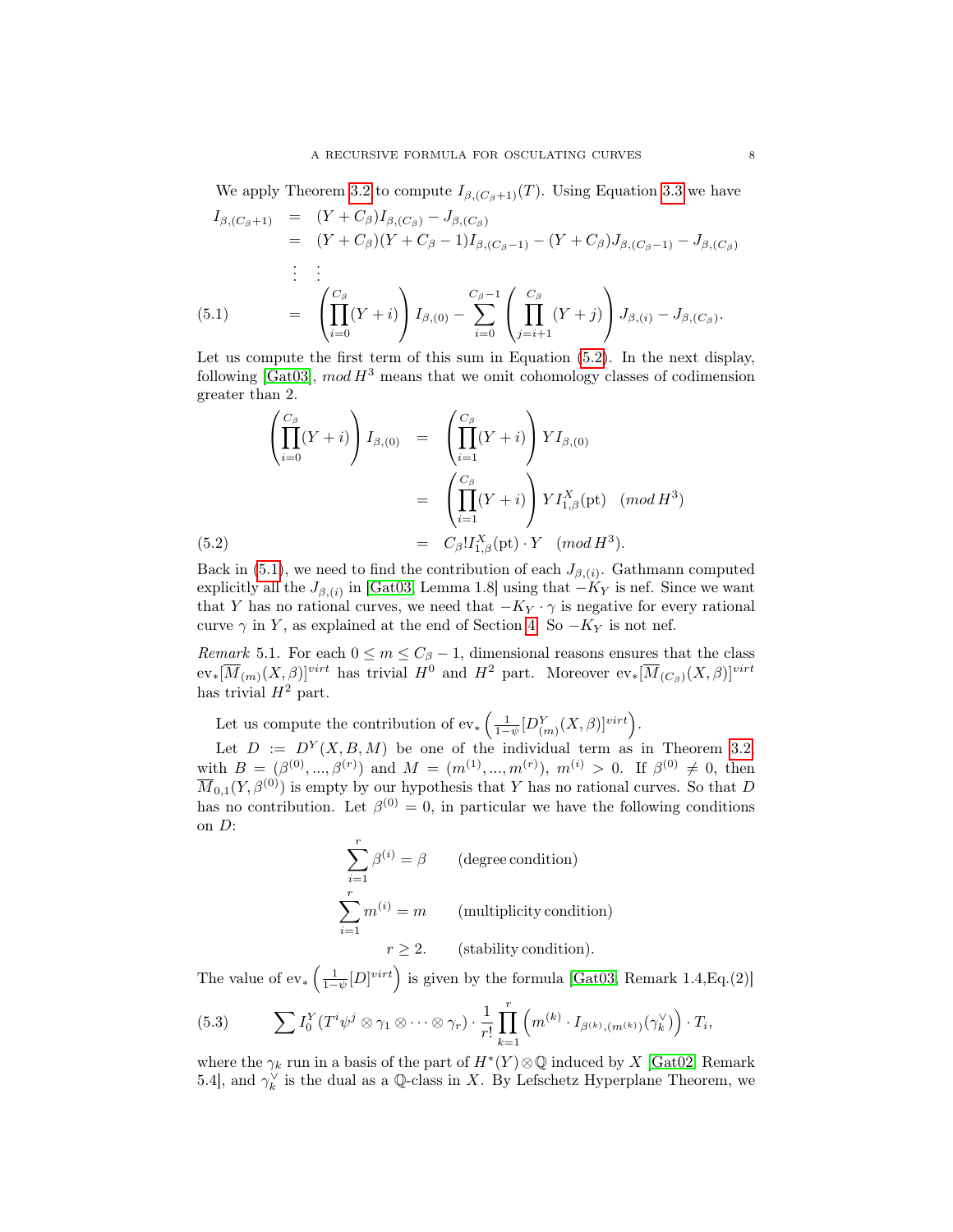<span id="page-8-3"></span>can take such a basis as  $\{T^i_{|Y}\}\$ . We will look for the conditions on D such that this contribution is non zero.

<span id="page-8-2"></span>**Lemma 5.2.** The coefficient of Y in  $ev_*\left(\frac{1}{1-\psi}[D]^{virt}\right)$  is

$$
\frac{1}{r!} \prod_{k=1}^r \left( (C_{\beta^{(k)}} + 1) I_{\beta^{(k)}, (C_{\beta^{(k)}} + 1)}(T) \right)
$$

if  $m = C_\beta + 2 - r$ , and zero otherwise.

*Proof.* The coefficient of Y is given by the sum in Equation [\(5.3\)](#page-7-2), when  $T^i = T$ ,  $\gamma_k \in \{T^i_{\mid Y}\}\text{ for }1 \leq k \leq r\text{, and}$ 

$$
j = \dim[D]^{virt} - \operatorname{codim}(T)
$$
  
=  $\operatorname{vdim}\overline{M}_{(m+1)}(X,\beta) - (\dim X - 1)$   
=  $\dim X + c_1(X) \cdot \beta - 2 - (m+1) - \dim X + 1$   
=  $C_{\beta} - m$ .

By Definition [3.5,](#page-4-3) we know that

<span id="page-8-0"></span>(5.4) 
$$
I_0^Y(T\psi^j \otimes \gamma_1 \otimes \cdots \otimes \gamma_r) = \text{ev}_1^*(T) \cdot \psi^j \cdot \widetilde{\text{ev}}_2^*(\gamma_1) \cdot \cdots \cdot \widetilde{\text{ev}}_{r+1}^*(\gamma_r) \cdot [\overline{M}_{0,1+r}(Y,0)]^{virt}.
$$

It is well known that  $\overline{M}_{0,1+r}(Y,0) \cong \overline{M}_{0,1+r} \times Y$ , and each map  $\tilde{ev}_i$  is the second<br>projection. Moreover,  $ov^*(T) = \tilde{ev}_i(r)$ . So for every i projection. Moreover,  $ev_1^*(T) = ev_i(pt)$ . So for every *i*,

$$
\mathrm{ev}_1^*(T) \cdot \widetilde{\mathrm{ev}}_i^*(1_{X|Y}) = \widetilde{\mathrm{ev}}_i(\mathrm{pt} \cdot 1_Y) = \widetilde{\mathrm{ev}}_i(\mathrm{pt}).
$$

If one of the  $\gamma_i$  is not  $1_{X|Y} = 1_Y$ , then  $ev_1^*(T) \cdot \widetilde{ev}_{i+1}^*(\gamma_i) = 0$  for dimensional reasons.<br>This implies that the expression (5.4) is zero if  $\alpha_i \neq 1$  for some  $1 \leq k \leq r$ . This implies that the expression [\(5.4\)](#page-8-0) is zero if  $\gamma_k \neq 1_Y$  for some  $1 \leq k \leq r$ .

Now we want to compute  $I_0^Y(T\psi^j \otimes 1_Y \otimes \cdots \otimes 1_Y)$ , where  $1_Y$  appears r times. Using  $(r-2)$ -times the string equation [\[Pan98,](#page-14-2) 1.2.I], we get

$$
I_0^Y(T\psi^j \otimes 1_Y^{\otimes r}) = I_0^Y(T\psi^{j-1} \otimes 1_Y^{\otimes r-1})
$$
  

$$
\vdots \qquad \vdots
$$
  

$$
= I_0^Y(T\psi^{j-(r-2)} \otimes 1_Y \otimes 1_Y).
$$

Hence,

$$
I_0^Y(T\psi^{j-(r-2)} \otimes 1_Y \otimes 1_Y) = T_{|Y} \cdot 1_Y \cdot 1_Y \cdot \psi^{j-(r-2)} \cdot \left[\overline{M}_{0,3} \times Y\right].
$$

This expression is 1 if  $j-(r-2) = 0$ , and 0 otherwise. We proved that the coefficient of Y is zero if  $C_\beta - m - (r - 2) \neq 0$ . So, necessarily  $m = C_\beta + 2 - r$ , as asserted.

We need to determine the value of  $m^{(k)}$  in  $m^{(k)} I_{\beta^{(k)},(m^{(k)})}(\gamma_k^{\vee})$ . First of all, since  $\gamma_k = 1_Y$ , then  $\gamma_k^{\vee} = T$ , hence

<span id="page-8-1"></span>
$$
m^{(k)}I_{\beta^{(k)},(m^{(k)})}(\gamma_k^{\vee}) = m^{(k)}I_{\beta^{(k)},(m^{(k)})}(T).
$$

Consider

(5.5) 
$$
I_{\beta^{(k)},(m^{(k)})}(T) = \text{ev}^*(T) \cdot \psi^s \cdot [\overline{M}_{(m^{(k)})}(X,\beta^{(k)})]^{virt},
$$

where

$$
s = \dim[\overline{M}_{(m^{(k)})}(X,\beta^{(k)})]^{virt} - \text{codim}(T)
$$
  
= 
$$
C_{\beta^{(k)}} - m^{(k)} + 1.
$$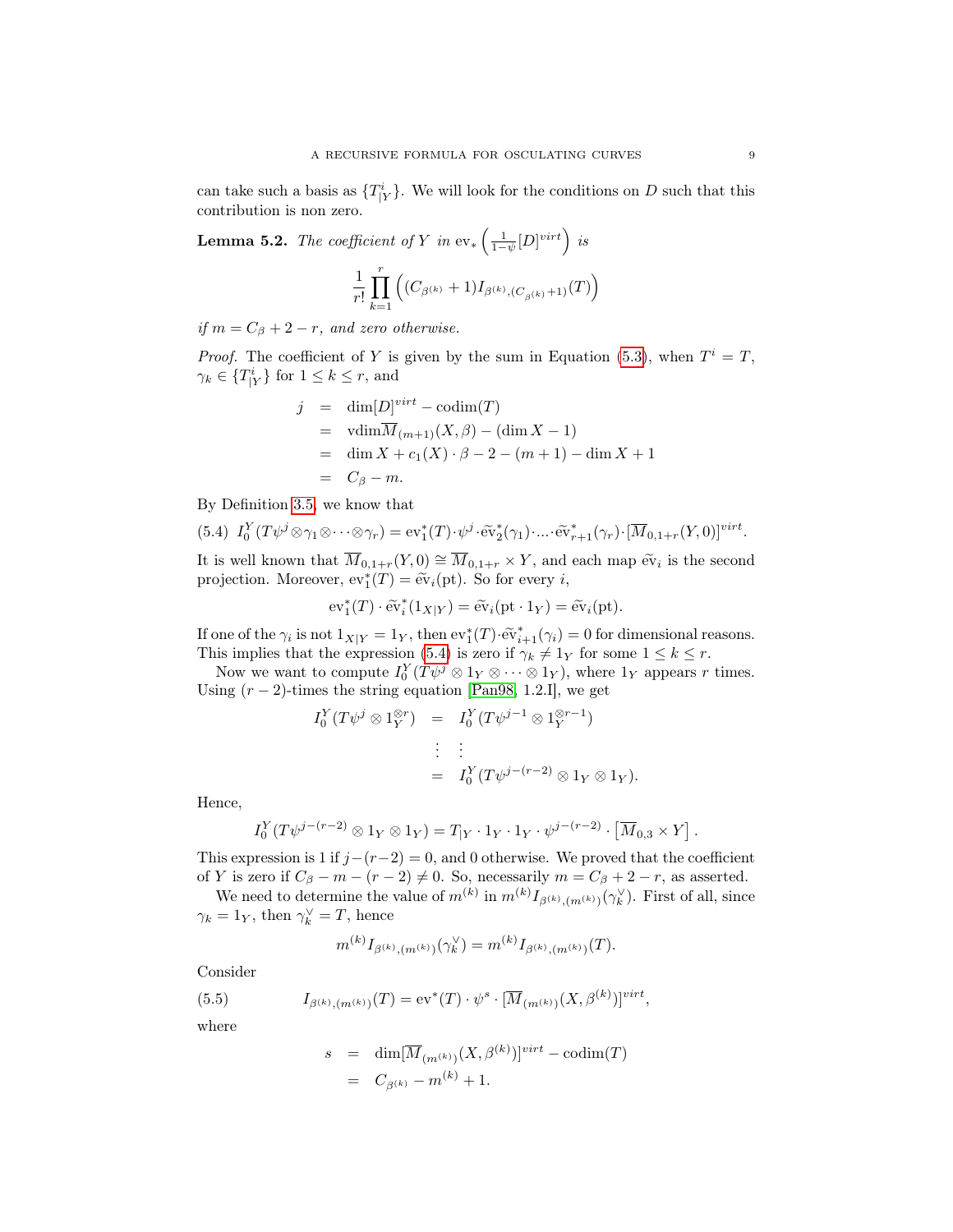If we want [\(5.5\)](#page-8-1) to be non zero,  $s \geq 0$  so that each term  $m^{(k)}$  must be at most  $C_{\beta^{(k)}} + 1$ . This forces each  $m^{(k)}$  to be exactly  $C_{\beta^{(k)}} + 1$ , indeed

$$
\sum_{i=1}^{r} (C_{\beta^{(i)}} + 1) = \sum_{i=1}^{r} \left( c_1(X) \cdot \beta^{(i)} - 1 \right)
$$
  
= 
$$
\left( \sum_{i=1}^{r} c_1(X) \cdot \beta^{(i)} \right) - r
$$
  
= 
$$
C_{\beta} + 2 - r.
$$
  
= 
$$
\sum_{i=1}^{r} m^{(i)}.
$$

Finally, the coefficient of Y in  $ev_*\left(\frac{1}{1-\psi}[D]^{virt}\right)$  is

$$
\frac{1}{r!}\prod_{k=1}^r \left( (C_{\beta^{(k)}}+1)I_{\beta^{(k)},(C_{\beta^{(k)}}+1)}(T) \right).
$$

Let us go back to Equation  $(5.1)$ . We are interested in the coefficient of Y in  $J_{\beta,(C_{\beta})}$  and also in each term

(5.6) 
$$
\left(\prod_{j=i+1}^{C_{\beta}} (Y+j)\right) J_{\beta,(i)}, \quad i=0,...,C_{\beta}-1.
$$

For  $J_{\beta,(C_{\beta})}$ , by Lemma [5.2](#page-8-2) and Remark [5.1](#page-7-3) the required coefficient is

<span id="page-9-0"></span>
$$
\sum \frac{1}{2} \prod_{k=1}^{2} \left( (C_{\beta^{(k)}} + 1) I_{\beta^{(k)},(C_{\beta^{(k)}} + 1)}(T) \right),
$$

where the sum runs over all the ordered partitions  $(\beta^{(1)}, \beta^{(2)})$  of  $\beta$ , with two non zero summands. The reason why we take ordered partitions is the following. Since the marked points in  $\overline{M}_{0,1+r}(Y,0)$  are ordered, the two spaces

$$
\overline{M}_{0,3}(Y,0) \times_Y \overline{M}_{(m^{(k)})}^Y(X,\beta^{(k)}) \times_Y \overline{M}_{(m^{(3-k)})}^Y(X,\beta^{(3-k)}), \ k \in \{1,2\},\
$$

are isomorphic, but not the same if  $\beta^{(1)} \neq \beta^{(2)}$ . So, we have to compute the contribution of each of them. For  $(Y + C_{\beta})J_{\beta,(C_{\beta}-1)}$ , since  $J_{\beta,(C_{\beta}-1)}$  has trivial  $H^0$ coefficient as noted in Remark [5.1,](#page-7-3) we can ignore the class Y in  $(Y + C_{\beta})$ . So the coefficient of Y is

$$
C_{\beta} \sum \frac{1}{3!} \prod_{k=1}^{3} \left( (C_{\beta^{(k)}} + 1) I_{\beta^{(k)},(C_{\beta^{(k)}}+1)}(T) \right),
$$

where the sum runs over all the ordered partitions of  $\beta$  with three non zero summands. For any other term in [\(5.6\)](#page-9-0) we proceed in the same way. We get that the contribution of those terms to [\(5.1\)](#page-7-1) is the coefficient of Y in  $J_{\beta,(i)}$  times the number  $\prod_{j=i+1}^{C_{\beta}} j = \frac{C_{\beta}!}{i!}$ . At the very end, we get that  $I_{\beta,(C_{\beta}+1)}(T)$  is equal to

$$
C_{\beta}!I_{1,\beta}^X(\mathrm{pt})-\sum_K\frac{C_{\beta}!}{(C_{\beta}+2-r_K)!}\frac{1}{r_K!}\prod_{k=1}^{r_K}(C_{\beta^{(k)}}+1)I_{\beta^{(k)},(C_{\beta^{(k)}}+1)}(T),
$$

 $\Box$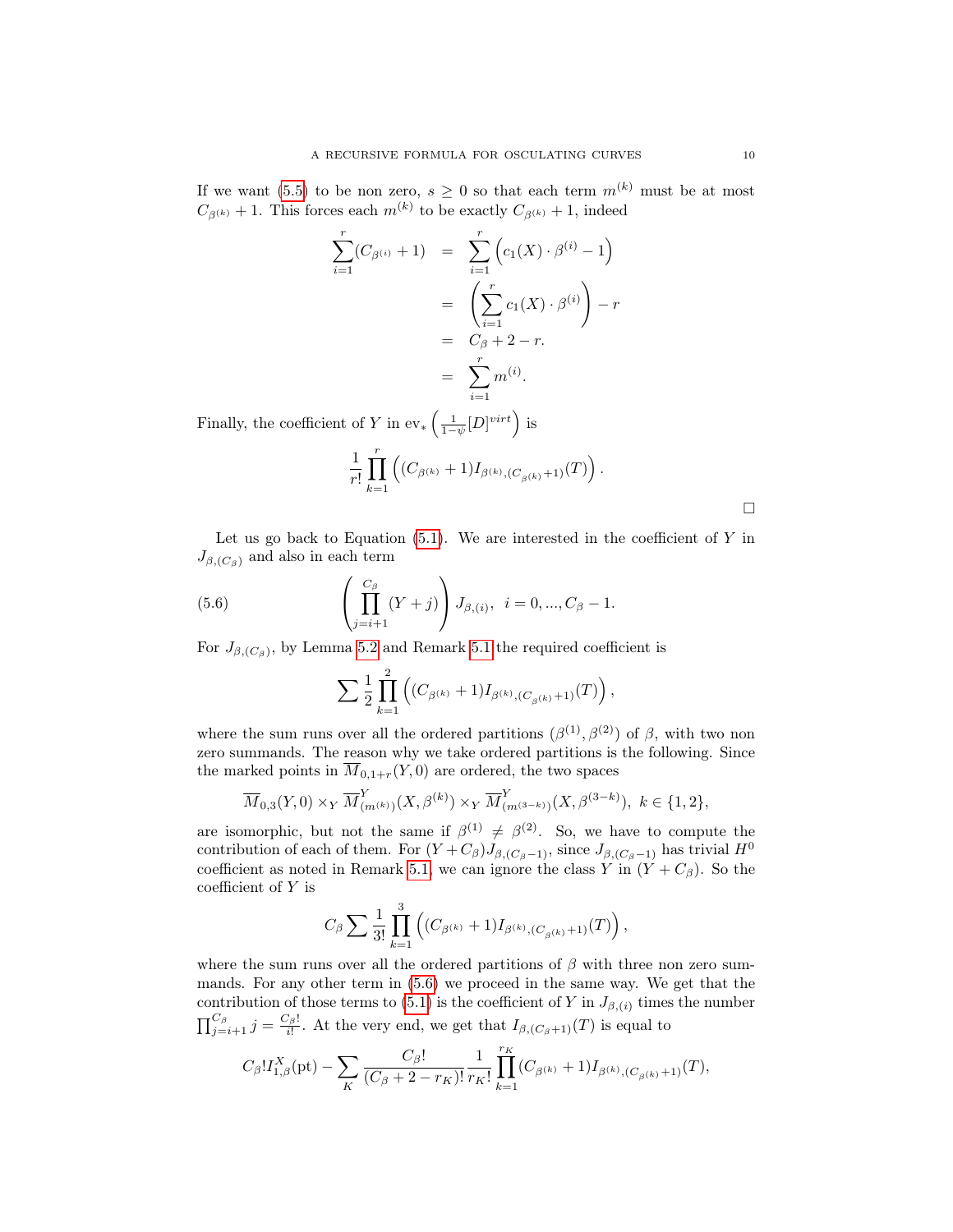or, equivalently,

<span id="page-10-0"></span>
$$
(5.7)\quad C_{\beta}!I_{1,\beta}^X(\mathrm{pt})-\sum_K\left(\begin{array}{c}C_{\beta}\\r_K-2\end{array}\right)\frac{1}{r_K(r_K-1)}\prod_{k=1}^{r_K}(C_{\beta^{(k)}}+1)I_{\beta^{(k)},(C_{\beta^{(k)}}+1)}(T),
$$

where the sum is taken among all the ordered partitions K of  $\beta$ :

$$
K=(\beta^{(1)},...,\beta^{(r_K)})\,\text{such that}\,\sum_{k=1}^{r_K}\beta^{(k)}=\beta,\,\beta^{(k)}>0, r_K\geq 2.
$$

Remark 5.3. Note that  $I_{\beta,(C_\beta+1)}(T)$  does not depend on Y, but only on X and  $\beta$ . To prove that, we can use a simple induction argument on the maximal length  $max(\beta)$  of all the partitions of  $\beta$ . If  $max(\beta) = 1$ , i.e.,  $\beta$  is primitive, then

$$
I_{\beta,(C_{\beta}+1)}(T) = C_{\beta}! I_{1,\beta}^X(\mathrm{pt}).
$$

In the general case,  $I_{\beta,(C_\beta+1)}(T)$  is a combination of  $I_{\beta^{(k)},(C_{\beta^{(k)}}+1)}(T)$  and other terms independent of Y. But  $I_{\beta^{(k)},(C_{\beta^{(k)}}+1)}(T)$  is independent of Y by induction, since clearly  $max(\beta^{(k)}) < max(\beta)$ .

**Example 5.4.** Let us give an example of a calculation using [\(5.7\)](#page-10-0). If  $X = \mathbb{P}^3$ , then  $I_{1,\beta}^{\mathbb{P}^3}(\text{pt}) = \frac{1}{(n!)^4}$  where  $\beta = n[\text{line}]$  by Example [2.3.](#page-2-3) By a simple calculation we see that  $OC(1, \mathbb{P}^3) = 2$ . If  $\beta$  is the class of a conic, the unique partition is the sum of two lines, so

$$
OC(2, \mathbb{P}^3) = \frac{C_2!}{2^4} - \frac{C_2!}{(C_2 + 2 - 2)!} \frac{1}{2} \prod_{k=1}^2 (C_1 + 1) OC(1, \mathbb{P}^3)
$$
  
= 45 -  $\frac{1}{2} \cdot 3 \cdot 2 \cdot 3 \cdot 2$   
= 27,

<span id="page-10-1"></span>as stated in Introduction.

# 6. Applications

In this section X will be a homogeneous variety, so by Proposition [4.1](#page-4-0)  $OC(\beta, X)$ coincides with  $I_{\beta,(C_\beta+1)}(T)$ . To compute  $OC(\beta,X)$ , we need  $I_{1,\beta}^X(\text{pt})$ . The opposite direction is also possible: once we know  $\mathrm{OC}(\beta, X)$  for some  $\beta$ , then we can get  $I_{1,\beta}^X(\text{pt})$ . For example, no point of  $\overline{M}_{0,1}(\mathbb{P}^1,n)$  represents a birational stable map if  $n \geq 2$ , so by the proof of Proposition [4.1](#page-4-0) we expect  $OC(1, \mathbb{P}^1) = 1$  and  $OC(n, \mathbb{P}^1) = 1$ 0 for  $n \ge 2$ . Equation [\(5.7\)](#page-10-0) implies immediately  $I_{1,1}^{\mathbb{P}^1}(\text{pt}) = 1$ , whilst for  $n \ge 2$  the only non zero term of the sum

$$
\sum_{K} \frac{C_{\beta}!}{(C_{\beta}+2-r_K)!} \frac{1}{r_K!} \prod_{i=1}^{r_K} (C_{\beta_i}+1) \mathrm{OC}(\beta_i, \mathbb{P}^1)
$$

appears when  $K = (1, ..., 1)$ . So the entire sum is equal to

$$
\frac{C_{\beta}!}{(C_{\beta}+2-n)!} \frac{1}{n!} \prod_{i=1}^{n} (C_1+1) \text{OC}(1,\mathbb{P}^1) = \frac{C_{\beta}!}{n!} \frac{1}{n!} 1 = \frac{C_{\beta}!}{(n!)^2}.
$$

Finally, the equation

$$
OC(n, \mathbb{P}^1) = C_n! I_{1,n}^{\mathbb{P}^1}(\text{pt}) - \frac{C_n!}{(n!)^2}
$$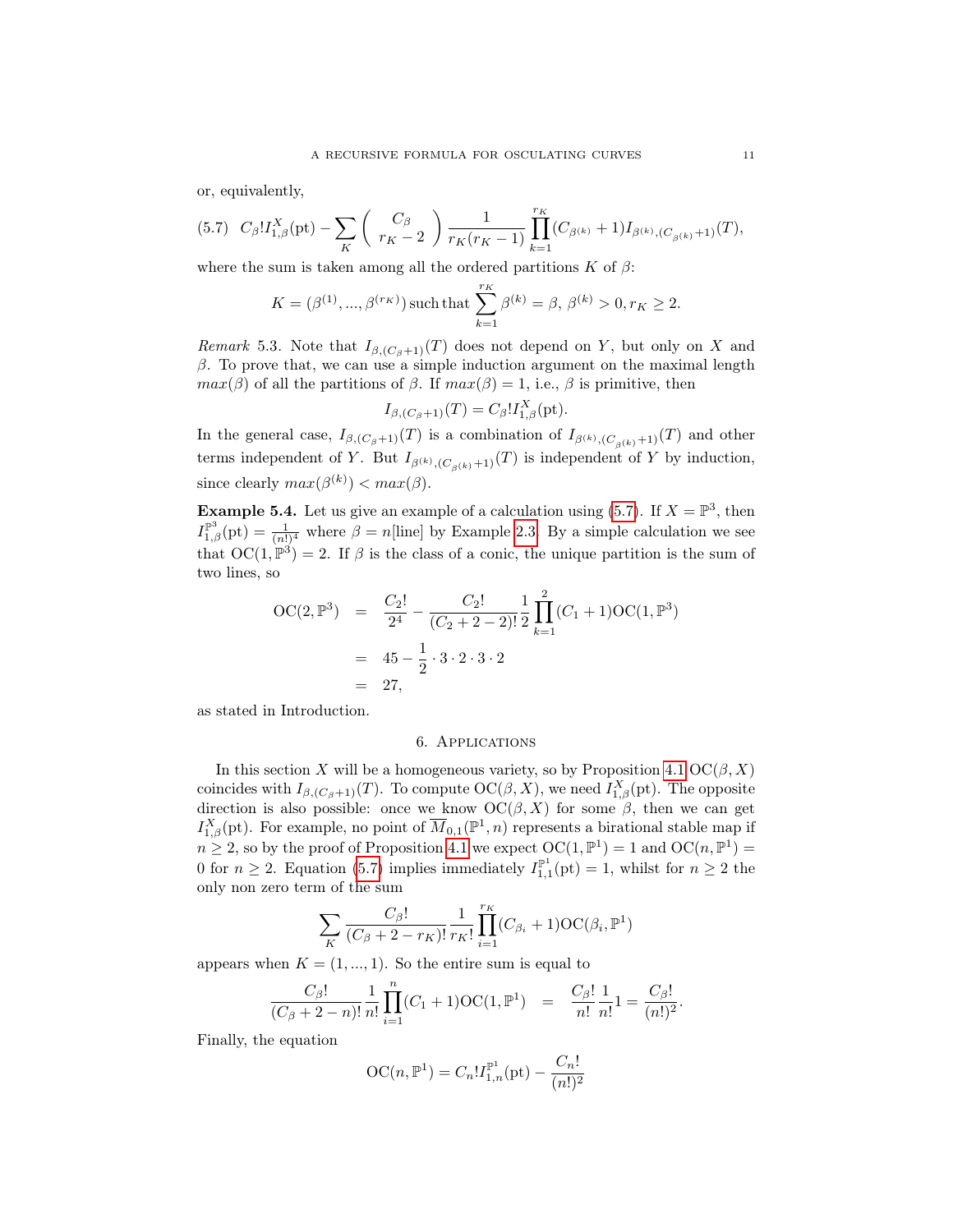<span id="page-11-1"></span>implies  $I_{1,n}^{\mathbb{P}^1}(\text{pt}) = \frac{1}{(n!)^2}$ .

Using the same technique, we prove  $I_{1,1}^{\mathbb{P}^s}(\text{pt}) = 1$  for every  $s \geq 1$ . Indeed, for  $n=1$  [\(5.7\)](#page-10-0) reduces to  $\mathrm{OC}(1,\mathbb{P}^s)=(s-1)!I_{1,1}^{\mathbb{P}^s}(\mathrm{pt})$ . So, it is enough to prove the following

**Proposition 6.1.**  $OC(1, \mathbb{P}^s) = (s-1)!$ .

*Proof.* Let Y be a hypersurface of degree  $d \gg 0$ . All spaces  $D_{(m)}^Y(\mathbb{P}^s, 1)$  are empty. So by Fact [3.3,](#page-3-3) the number of osculating lines is  $c_{C_{\beta}+1}(\mathcal{P}^{C_{\beta}}(Y))$ ev<sup>\*</sup>([Y]<sup> $\vee$ </sup>), where  $C_{\beta} = s - 1$ . It a general fact that  $\overline{M}_{0,0}(\mathbb{P}^s,1)$  and  $\overline{M}_{0,1}(\mathbb{P}^s,1)$  are canonically isomorphic to, respectively, the Grassmannian  $G = G(2, s + 1)$  of lines in  $\mathbb{P}^s$  and its universal family. There exists a rank 2 tautological vector bundle  $\mathcal E$  on  $G$  such that  $\overline{M}_{0,1}(\mathbb{P}^s,1) \cong \mathbb{P}(\mathcal{E})$ . Moreover,  $\psi$  coincides with the first Chern class of the relative cotangent bundle of the natural map  $\pi : \overline{M}_{0,1}(\mathbb{P}^s,1) \to G$ . From the exact sequence [\(3.2\)](#page-3-4) we get, by a simple recursion,

$$
c_s(\mathcal{P}^{s-1}(Y)) = c_1(\mathbb{L}^{\otimes s-1} \otimes \text{ev}^*(\mathcal{O}_{\mathbb{P}^s}(d))) \cdot c_{s-1}(\mathcal{P}^{s-2}(Y))
$$
  
= 
$$
\prod_{i=0}^{s-1} c_1(\mathbb{L}^{\otimes i} \otimes \text{ev}^*(\mathcal{O}_{\mathbb{P}^s}(d)))
$$
  
= 
$$
d\xi \prod_{i=1}^{s-1} (i\psi + d\xi),
$$

where  $\xi := c_1(\mathrm{ev}^*(\mathcal{O}_{\mathbb{P}^s}(1)))$ . By definition  $\mathrm{ev}^*([Y]^\vee) = \frac{1}{d}\xi^{s-1}$ , so

$$
c_s(\mathcal{P}^{s-1}(Y))ev^*([Y]^\vee) = \left(d\xi \prod_{i=1}^{s-1} (i\psi + d\xi)\right) \frac{1}{d} \xi^{s-1}
$$

$$
= \xi^s \prod_{i=1}^{s-1} (i\psi + d\xi)
$$

Since  $\xi^i = 0$  if  $i > s$ , we have  $c_s(\mathcal{P}^{s-1}(Y))[Y]^{\vee} = \xi^s(s-1)!\psi^{s-1}$ . Moreover, it is known that  $\psi = \pi^* c_1(\mathcal{E}^{\vee}) - 2\xi$  (see, e.g., [\[EH16,](#page-13-7) Theorem 11.4]), so

$$
c_s(\mathcal{P}^{s-1}(Y))[Y]^\vee = (s-1)!\xi^s\pi^*c_1(\mathcal{E}^\vee)^{s-1}.
$$

The degree of the zero cycle  $\xi^s \pi^* c_1(\mathcal{E}^{\vee})^{s-1}$  is equal to the number of lines through a point and  $s - 1$  general linear subspaces of codimension 2. To prove that such number is 1, we can use Schubert calculus as explained in [\[EH16,](#page-13-7) Chapter 4]. The Schubert cycle of lines through a codimension 2 linear subspace is  $\sigma_{(1,0)}$ . The Schubert cycles of lines through a point is  $\sigma_{(s-1,0)}$ . Using Pieri's formula, for each integer  $k \leq s-1$  we have  $(\sigma_{(1,0)})^k \cdot \sigma_{(s-1,0)} = \sigma_{(s-1,k)}$ . Finally

<span id="page-11-0"></span>
$$
\xi^s \pi^* c_1(\mathcal{E}^{\vee})^{s-1} = (\sigma_{(1,0)})^{s-1} \cdot \sigma_{(s-1,0)} = \sigma_{(s-1,s-1)} = 1.
$$

 $\Box$ 

On the other hand in the case  $n = 2$ , [\(5.7\)](#page-10-0) reduces to

(6.1) 
$$
\text{OC}(2, \mathbb{P}^s) = C_2! I_{1,2}^{\mathbb{P}^s}(\text{pt}) - \frac{1}{2} (C_1 + 1)^2 \text{OC}(1, \mathbb{P}^s)^2
$$

$$
= (2s)! I_{1,2}^{\mathbb{P}^s}(\text{pt}) - \frac{1}{2} (s(s-1)!)^2.
$$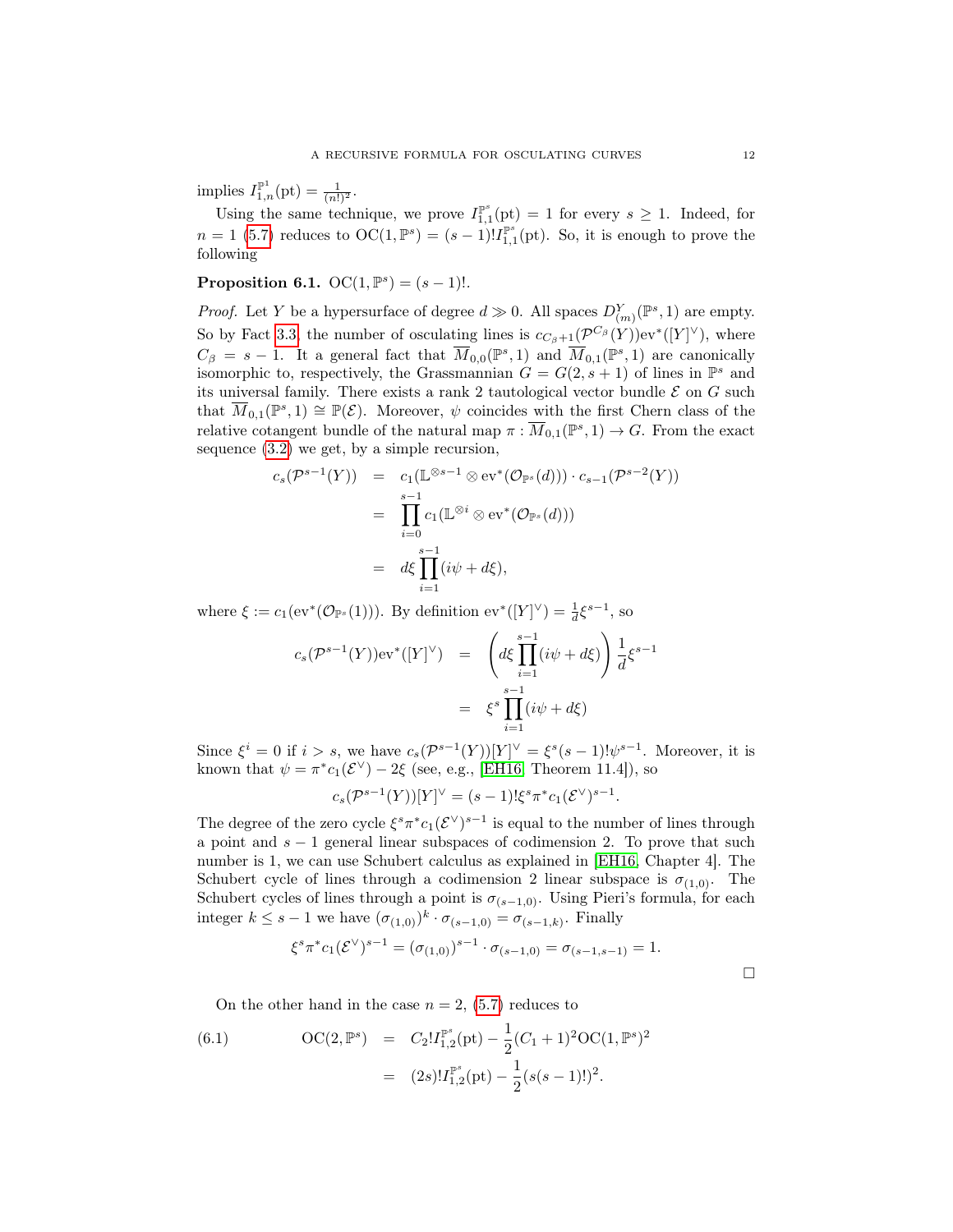<span id="page-12-2"></span>We have seen in Example [4.2](#page-6-1) that  $OC(2, \mathbb{P}^2) = 1$ . The case  $OC(2, \mathbb{P}^3) = 27$  was proved by Darboux. By [\(6.1\)](#page-11-0) we have  $I_{1,2}^{\mathbb{P}^{s}}(\text{pt}) = \frac{1}{2^{s+1}}$  for  $s = 2,3$ .

6.1. Computational aspects. The aim of this subsection is to give a Wolfram Mathematica code to compute explicitly  $OC(\beta, X)$  for some X.

If  $H^2(X,\mathbb{Z})=\mathbb{Z}$ , then by Poincarè duality all the effective homology classes of a curve are multiple of a unique homology class. In those cases, in the formula  $(5.7)$  K is equivalent to an ordered partition of an integer n, where n is a multiple of the cohomology class generating  $H^2(X,\mathbb{Z})$ . We constructed a code for the case  $X = \mathbb{P}^s$ , in the following way. Using the command IntegerPartitions[n, {2, n}], we get all **unordered** partitions of n. Let  $K$  be one of those partition, given by a list of numbers. So we implement Equation [\(5.7\)](#page-10-0) recursively, but we multiply by Length[Permutations[K]] to correct the fact that the partitions are unordered. The final code is the following  $(OC(n, s)$  is  $OC(n[line], \mathbb{P}^s))$ :

```
DC[n_, s_]:=((s+1)*n-2)!/n!^(s+1)-Sum[(((s+1)*n-2)!/((s+1)*n
-Length[K])!)*(Length[Permutations[K]]/Length[K]!)*Product
[((s+1)*K[[i]]-1)*OC[K[[i]], s], {i,1,Length[K]}],{K,IntegerPartitions[n,{2,n}]}];
```
We have made several computer checks using GROWI [\[Gat\]](#page-13-8). All results were as expected.

The code we give for  $OC(n[line], \mathbb{P}^s)$  can be generalized for other varieties. What really changes is that we have to find a way to write all the partitions of an effective homology class  $\beta$ . Let  $t > 0$  be an integer and let  $V \subset \mathbb{Z}^{\times t}$  be the convex cone generated by the coordinate vectors  $(1, 0, ..., 0), (0, 1, 0, ..., 0), ..., (0, ..., 0, 1)$ . For any  $\beta = (\beta_1, ..., \beta_t) \in V$ , in Figure [6.1](#page-13-9) we defined the function Set  $\beta$  | which gives all unordered partitions of  $\beta$  with summands in V. Such a function is useful in the case that the variety X has the effective cone of 1-cycles generated by the coordinate vectors, for example when  $X$  is homogeneous (see, e.g., [\[Mur16,](#page-14-5) Proposition 3.3,3.4]).

Now we explain briefly the code in Figure [6.1.](#page-13-9) To avoid confusion with notation, we will see our procedure just in an example, leaving the general case as a formality. Suppose that  $\beta$  is a t-uple of non negative integers, for example  $t = 2$  and  $\beta =$ (3, 4). Using the command Catenate@@{Array[Table[#,  $\beta$ [[#]]]&, Length[ $\beta$ ]]} we construct from  $(3, 4)$  the following *list*:

<span id="page-12-0"></span>
$$
(6.2) \t{1, 1, 1, 2, 2, 2, 2}.
$$

We applied **bold** to indicate that those are not numbers, but symbols. So, we have the symbol 1 three times, and the symbol 2 four times. Now we use the command SetPartitions  $\left| \right|$  that generates a list of all the partitions (as a list) of [\(6.2\)](#page-12-0). An example of such a list is

<span id="page-12-1"></span>
$$
{(6.3)}\qquad \qquad {\{1\},\{1,2,2,2\},\{1,2\}}.
$$

We use the commands DeleteDuplicatesBy[..., Sort] to remove all the repetitions, and Delete,  $[0, 1]$  to avoid the first partition, which is the trivial one given in  $(6.2)$ . We denote by  $Part[\beta]$  the set of the partitions in the form [\(6.3\)](#page-12-1).

After that, we define the command  $Conv[list_, t_.]$ . It converts a list of symbols like  $\{1, 2, 2, 2\}$  into a t-uple of numbers. For example, in the list  $\{1\}$  the symbol 1 appears one time, and 2 appears zero times. So,  $Conv[1], 2] = (1, 0)$ . In the same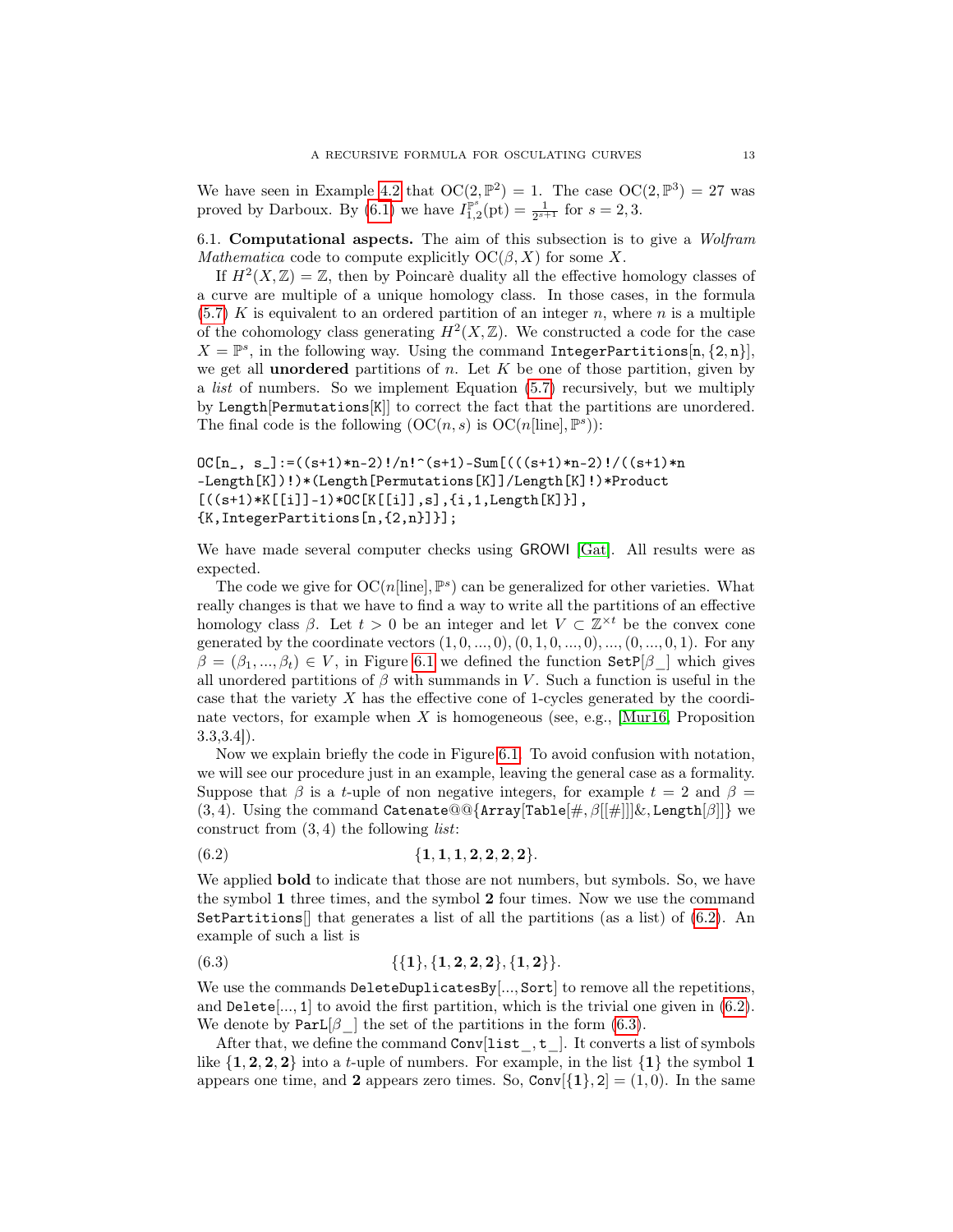<span id="page-13-11"></span>\nOff[General:compact] ; Off[SetDelaged::write] ; 
$$
\text{Reds}("Combinatorica" ]
$$
 ;  
\nPart $[\beta]$  := Delete[DeleteDuplicatesBy[SetPartitions[Cacheate @ {Array[Table[ $\#}, \beta[\![\#]\!])$  ,  $\text{Length}[\beta]]$ }],  $\text{Sort}[\,, 1]$  ;  
\nConv[List\_, t\_, ] :=  $\text{Arrey}[\text{Count}[list, #]$  ,  $\emptyset$  ,  $\emptyset$  ;  
\nSetP[ $\beta$ ] := Table[Arg[ConV[Part[ $\beta]$ ][i][\![\#]\!], length[ $\beta$ ]] ,  $\emptyset$ , Length[Part[ $\beta$ ][i][\!], {i, length[Part[ $\beta$ ]]}] ;  $\{\ast$ Partitions of  $\beta\ast$   
\nLength[ $\alpha$ ],  $\alpha$ ]. := Table[Arg[ $\alpha$ ]  
\n $\text{Left}[\beta]$  :=  $\alpha$  = 2 +  $\sum_{i=1}^{n} (\text{sign}(x_i) \text{ min} \cdot \text{length}[\beta])$  ,  $\{\ast$  This is  $C_{\beta}\ast$   
\n $\text{Int}[\beta]$  = 2 +  $\sum_{i=1}^{n} (\text{sign}(x_i) \cdot \text{dim}(x_i) \cdot \text{dim}(x_i) \cdot \text{dim}(x_i) \cdot \text{dim}(x_i) \cdot \text{dim}(x_i) \cdot \text{dim}(x_i) \cdot \text{dim}(x_i) \cdot \text{dim}(x_i) \cdot \text{dim}(x_i) \cdot \text{dim}(x_i) \cdot \text{dim}(x_i) \cdot \text{dim}(x_i) \cdot \text{dim}(x_i) \cdot \text{dim}(x_i) \cdot \text{dim}(x_i) \cdot \text{dim}(x_i) \cdot \text{dim}(x_i) \cdot \text{dim}(x_i) \cdot \text{dim}(x_i) \cdot \text{dim}(x_i) \cdot \text{dim}(x_i) \cdot \text{dim}(x_i) \cdot \text{dim}(x_i) \cdot \text{dim}(x_i) \cdot \text{dim}(x_i) \cdot \text{dim}(x_i) \cdot \text{dim}(x_i) \cdot \text{dim}(x_i) \cdot \text{dim}(x_i) \cdot \text{dim}(x_i) \cdot \text{dim}(x_i) \cdot \text{dim}(x$ 

<span id="page-13-10"></span><span id="page-13-9"></span>FIGURE 6.1. Osculating curves of  $X = \mathbb{P}^{s_1} \times ... \times \mathbb{P}^{s_t}$ .

spirit we have  $\text{Conv}[\{1, 2, 2, 2\}, 2] = (1, 3)$  and  $\text{Conv}[\{1, 2\}, 2] = (1, 1)$ . So, [\(6.3\)](#page-12-1) will be converted in the following partition of  $\beta$ :

$$
(6.4) \qquad \qquad \{ (1,0), (1,3), (1,1) \}.
$$

Finally we define  $\text{SetP}[\beta]$ , which is the list of all partitions of  $\beta$  in the form [\(6.4\)](#page-13-10). We constructed it just by applying  $Conv[,$  to  $Part[\beta$ .

Once we have  $\texttt{SetP}[\beta_+]$ , we still need  $C_\beta$  and  $I_{1,\beta}^X(\overline{\text{pt}})$ . When  $X = \mathbb{P}^{s_1} \times ... \times \mathbb{P}^{s_t}$ , in Figure [6.1](#page-13-9) they are represented, respectively, by the commands  $\text{Cb}[\beta_-, \mathbf{s}_+]$  and  $\text{Ix}[\beta_{-}, \mathbf{s}_{-}].$  We used that  $I_{1,\beta}^{X_1 \times \cdots \times X_t}(\text{pt}) = I_{1,\beta_1}^{X_1}(\text{pt}) \cdots I_{1,\beta_t}^{X_t}(\text{pt}),$  see [\[KM94,](#page-14-6) 2.5]. At the very end, we have in the last line a formula for  $\mathrm{OC}(\beta,X)$ . We used again Length[Permutations[K]], where  $K \in \text{SetP}[\beta]$ , to compute each partition with the correct multiplicity. The command to get the value of  $\mathrm{OC}((\beta_1, ..., \beta_t), \mathbb{P}^{s_1} \times ... \times \mathbb{P}^{s_t}),$ where  $s_i, \beta_i \geq 0$  for all *i*, is

$$
\text{OC}[\{\beta_1,\ldots,\beta_t\},\{s_1,\ldots,s_t\}].
$$

For example, to compute  $OC((3,4), \mathbb{P}^5 \times \mathbb{P}^6)$  we use  $OC[{3,4}, {5,6}]$ . The result is precisely  $1237651772190153893157497812054065 \times 10^7$ . A Wolfram Mathematica notebook of this code can be provided upon request.

### **REFERENCES**

- <span id="page-13-6"></span>[AC06] David Ayala and Renzo Cavalieri, Counting bitangents with stable maps, Expo. Math. 24 (2006), no. 4, 307–335. MR 2313122 [5](#page-4-4)
- <span id="page-13-0"></span>[Dar80] Gaston Darboux, Sur le contact des courbes et des surfaces, Bulletin des Sciences Mathématiques et Astronomiques 2e série, 4 (1880), no. 1, 348–384 (fr). [1](#page-0-0)
- <span id="page-13-7"></span>[EH16] David Eisenbud and Joe Harris, 3264 and all that—a second course in algebraic geometry, Cambridge University Press, Cambridge, 2016. MR 3617981 [12](#page-11-1)
- <span id="page-13-2"></span>[FP97] W. Fulton and R. Pandharipande, Notes on stable maps and quantum cohomology, Algebraic geometry—Santa Cruz 1995, Proc. Sympos. Pure Math., vol. 62, Amer. Math. Soc., Providence, RI, 1997, pp. 45–96. MR 1492534 [2,](#page-1-1) [3,](#page-2-4) [5](#page-4-4)
- <span id="page-13-1"></span>[FW20] Honglu Fan and Longting Wu, Witten–Dijkgraaf–Verlinde–Verlinde Equation and its Application to Relative Gromov–Witten Theory, International Mathematics Research Notices (2020). [2](#page-1-1)
- <span id="page-13-8"></span>[Gat] Andreas Gathmann, GROWI: A  $C++$  program for the computation of Gromov-Witten invariants, <https://www.mathematik.uni-kl.de/~gathmann/en/growi.php>. [13](#page-12-2)
- <span id="page-13-4"></span>[Gat02] , Absolute and relative Gromov-Witten invariants of very ample hypersurfaces, Duke Mathematical Journal 115 (2002), no. 2, 171–203. [3,](#page-2-4) [5,](#page-4-4) [8](#page-7-4)
- <span id="page-13-5"></span>[Gat03] , Relative Gromov-Witten invariants and the mirror formula, Mathematische Annalen 325 (2003), no. 2, 393–412. [3,](#page-2-4) [4,](#page-3-5) [5,](#page-4-4) [8](#page-7-4)
- <span id="page-13-3"></span>[HTK+03] Kentaro Hori, Richard Thomas, Sheldon Katz, Cumrun Vafa, Rahul Pandharipande, Albrecht Klemm, Ravi Vakil, and Eric Zaslow, Mirror symmetry, vol. 1, American Mathematical Soc., 2003. [2](#page-1-1)